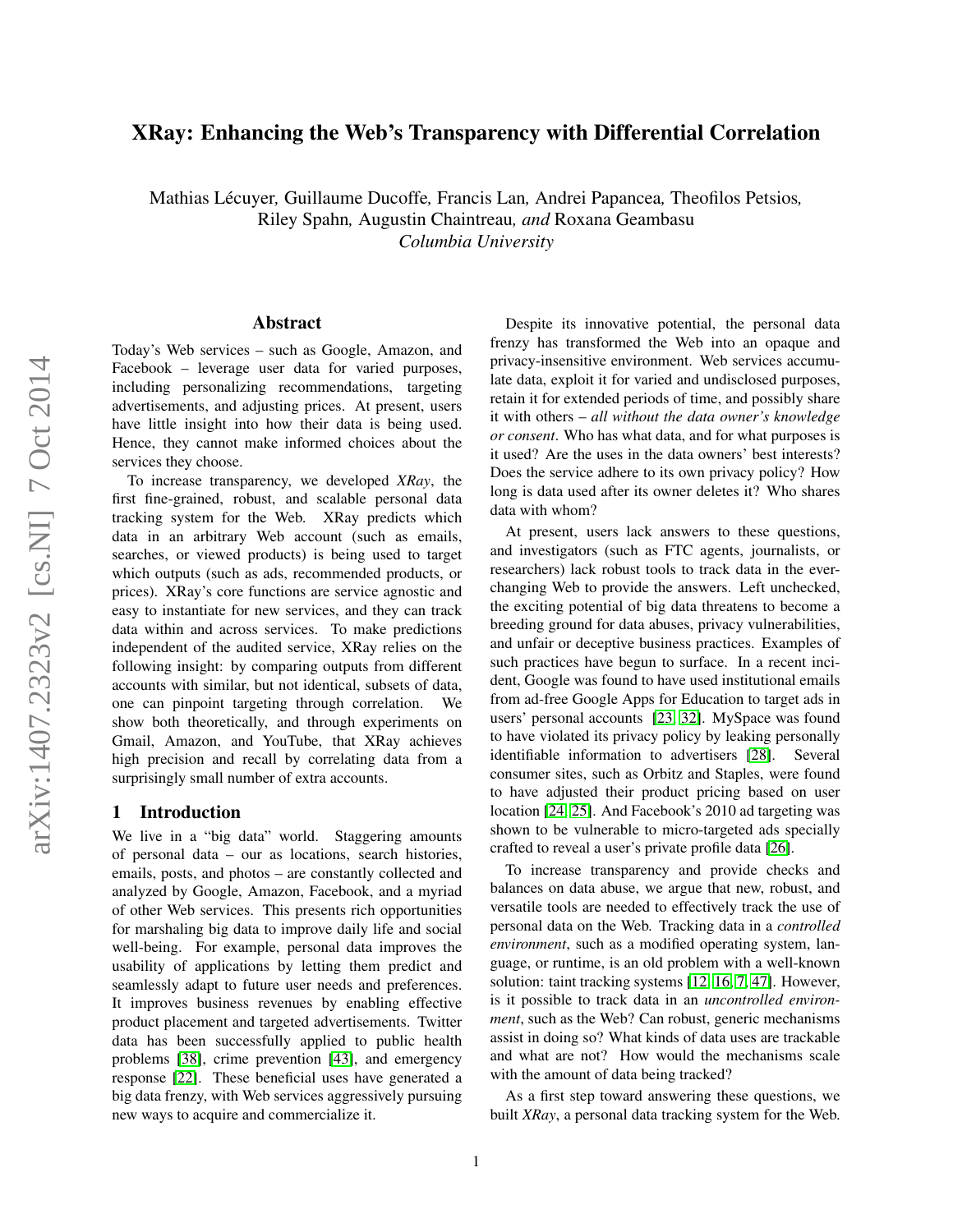XRay correlates designated data *inputs* (be they emails, searches, or visited products) with data *outputs* results (such as ads, recommended products, or prices). Its correlation mechanism is service agnostic and easy to instantiate, and it can track data use within and across services. For example, it lets a data owners track how their emails, Google+, and YouTube activities are used to target ads in Gmail.

At its core, XRay relies on a *differential correlation* mechanism that pinpoints targeting by comparing outputs in different accounts with similar, but not identical, subsets of data inputs. To do so, it associates with every personal account a number of *shadow accounts*, each of which contains different data subsets. The correlation mechanism uses a simple Bayesian model to compute and rank scores for every data input that may have triggered a specific output. Intuitively, if an ad were seen in many accounts that share a certain email, and never in accounts that lack that email, then the email is likely to be responsible for a characteristic that triggers the ad. The email's score for that ad would therefore be high. Conversely, if the ad were seen rarely in accounts with or lacking that email, that email's score for this ad would be low.

Constructing a practical auditing system around differential correlation raises significant challenges. Chief among them is scalability with the number of data items. Theoretically, XRay requires a shadow account for each combination of data inputs to accurately pinpoint correlation. That would suggest an *exponential number of accounts*! Upon closer examination, however, we find that a few realistic assumptions and novel mechanisms let XRay reach high precision and recall with only a *logarithmic number of accounts in number of data inputs*. We deem this a major new result for the science of tracking data-targeting on the Web.

We built an XRay prototype and used it to correlate Gmail ads, Amazon product recommendations, and YouTube video suggestions to user emails, wish lists, and previously watched videos, respectively. While Amazon and YouTube provide detailed explanations of their targeting, Gmail does not, so we manually validated associations. For all cases, XRay achieved 80-90% precision and recall. Moreover, we integrated our Gmail and YouTube prototypes so we could track cross-service ad targeting. Although several prior measurement studies [\[10,](#page-14-3) [46,](#page-15-10) [21,](#page-14-4) [20,](#page-14-5) [33\]](#page-15-11) used methodologies akin to differential correlation, we believe we are the first to build a generic, service agnostic, and scalable tool based on it. Overall, we make the following contributions:

1. The first general, versatile, and open system to track arbitrary personal Web data use by uncontrolled services. The code is available from our Web page [https://xray](https://xray.cs.columbia.edu/).cs.columbia.edu/.

- 2. The first in-depth exploration into the scalability challenges of tracking personal data on the Web.
- 3. The design and implementation of robust mechanisms to address scaling, including data matching.
- 4. System instantiation to track data on three services (Gmail, Amazon, YouTube) and across services (YouTube to Gmail).
- 5. An evaluation of our system's precision and recall on Gmail, Amazon, and YouTube. We show that XRay is accurate and scalable. Further, it reveals intriguing practices now in use by Web services and advertisers.

### 2 Motivation

This paper lays the algorithmic foundations for a new generation of scalable, robust, and versatile tools to lift the curtain on how personal data is being targeted. We underscore the need for such tools by describing potential usage scenarios inspired by real-life examples  $(\S2.1)$  $(\S2.1)$ . We do this not to point fingers at specific service providers; rather, we aim to show the many situations where transparency tools would be valuable for endusers and auditors alike. We conclude this section by briefly analyzing how current approaches fail to address these usage scenarios  $(\S2.2)$  $(\S2.2)$ .

#### <span id="page-1-0"></span>2.1 Usage Scenarios

Scenario 1: Why This Ad? Ann often uses her Gmail ads to discover new retail offerings. Recently, she discussed her ad-clicking practices with her friend Tom, a computer security expert. Tom warned her about potential privacy implications of clicking on ads without knowing what data they target. For example, if she clicks on an ad targeting the keyword "gay" and then authenticates to purchase something from that vendor, she is unwittingly volunteering potentially sensitive information to the vendor. Tom tells Ann about two options to protect her privacy. She can either disable the ads altogether (using a system like AdBlock [\[1\]](#page-14-6)), or install the XRay Gmail plugin to uncover targeting against her data. Unwilling to give up the convenience of ads, Ann chooses the latter. XRay clearly annotates the ads in the Gmail UI with their target email or combination, if any. Ann now inspects this targeting before clicking on an ad and avoids clicking if highly sensitive emails are being targeted.

Scenario 2: They're Targeting *What*? Bob, an FTC investigator, uses the XRay Gmail plugin for a different purpose: to study sensitive-data targeting practices by advertisers. He suspects a potentially unfair practice whereby companies use Google's ad network to collect sensitive information about their customers. Therefore, Bob creates a number of emails containing keywords such as "cancer," "AIDS," "bankruptcy," and "unemployment." He refreshes the Gmail page many times, each time recording the targeted ads and XRay's explanations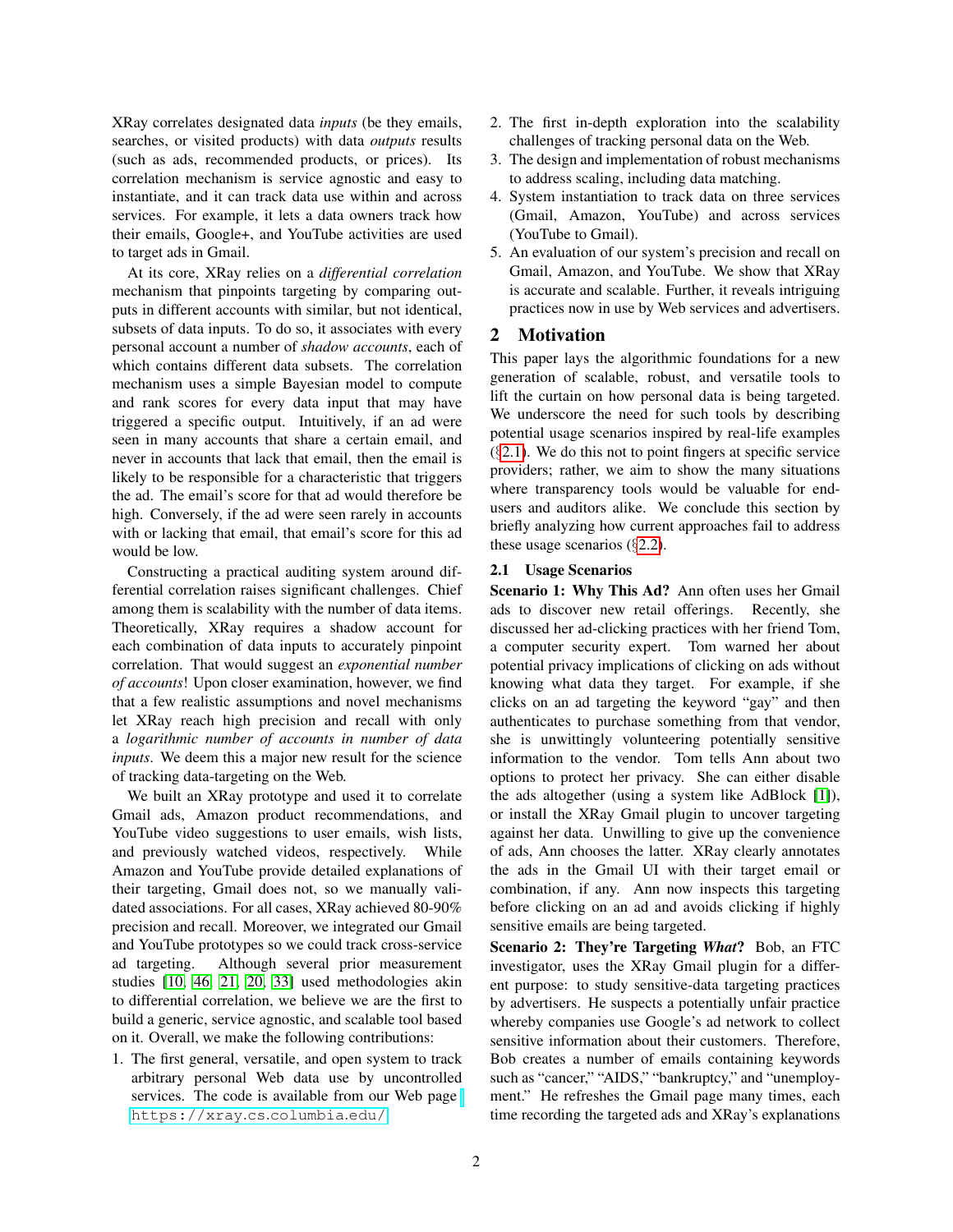for them. The experiment reveals an interesting result: an online insurance company, TrustInUs.com, has targeted multiple ads against his illness-related emails. Bob hypothesizes that the company might use the data to set higher premiums for users reaching their site through a disease-targeted ad. He uses XRay results as initial evidence to open an investigation of TrustInUs.com.

Scenario 3: What's With The New Policy?<sup>[1](#page-2-1)</sup> Carla, an investigative journalist, has set up a watcher on privacy policies for major Web services. When a change occurs, the watcher notifies her of the difference. Recently, an important sentence in Google's privacy policy has been scrapped:

*If you are using Google Apps (free edition), email is scanned so we can display conceptually relevant advertising in some circumstances. Note that there is no ad-related scanning or processing in Google Apps for Education or Business with ads disabled.*

To investigate scientifically whether this omission represents a shift in implemented policy, she obtains institutional accounts, connects them to personal accounts, and uses XRay to detect the correlation between emails in institutional accounts and ads in corresponding personal accounts. Finding a strong correlation, Carla writes an article to expose the policy change and its implications.

Scenario 4: Does Delete Mean Delete? Dan, a CS researcher, has seen the latest news that Snapchat, an ephemeral-image sharing Website, does not destroy users' images after the requested timeout but instead just unlinks them [\[19\]](#page-14-7). He wonders whether the reasons for this are purely technical as the company has declared (e.g., flash wearing levels, undelete support, spam filtering) [\[40,](#page-15-12) [39\]](#page-15-13) or whether these photos, or metadata drawn from them, are mined to target ads or other products on the Website. The answer will influence his decision about whether to continue using the service. Dan instantiates XRay to track the correlation between his expired Snapchat photos and ads.

### <span id="page-2-0"></span>2.2 Alternative Approaches

The preceding scenarios illustrate the importance of transparency in protecting privacy across a range of use cases. *We need robust, generic auditing tools to track the use of personal data at fine granularity (e.g., individual emails, photos) within and across arbitrary Web services.* At present, no such tools exist, and the science of tracking the use of personal Web data at a fine grain is largely non-existent.

Existing approaches can be broadly classified in two categories: *protection tools*, which prevent Web services' acquisition or use of personal data, and (2) *auditing tools*, which uncover Web services' acquisition or use of personal data. We discuss these approaches next; further related work is in §[9.](#page-13-0)

Protection Tools. A variety of protection tools exist [\[11,](#page-14-8) [37,](#page-15-14) [1,](#page-14-6) [48\]](#page-15-15). For example, Ann could disable ads using an ad blocker [\[1\]](#page-14-6). Alternatively, she could encrypt her emails, particularly the sensitive ones, to prevent Google from using them to target ads. Dan could use a self-destructing data system, such as Vanish [\[14\]](#page-14-9), to ensure the ephemerality of his Snapchat photos.

While we encourage the use of protection tools, they impose difficult tradeoffs that make them inapplicable in many cases. If Ann blocks all her ads, she cannot benefit from those she might find useful; if she encrypts all of her emails, she cannot search them; if she encrypts only her sensitive emails, she cannot protect any sensitive emails she neglected to encrypt in advance. Similarly, if Dan encrypts his Snapchat photos, sharing them becomes more difficult. While more sophisticated protection systems address certain limitations (e.g., searchable [\[5\]](#page-14-10), homomorphic [\[15,](#page-14-11) [35\]](#page-15-16), and attribute-based encryption [\[18\]](#page-14-12), or privacy-preserving advertising [\[42,](#page-15-17) [13\]](#page-14-13)), they are generally heavyweight [\[15\]](#page-14-11), difficult to use [\[44\]](#page-15-18), or require major service-side changes [\[15,](#page-14-11) [42,](#page-15-17) [13\]](#page-14-13).

Auditing Tools. Given the limitations of protection tools, transparency is gaining increased attention [\[46,](#page-15-10) [12,](#page-14-0) [21\]](#page-14-4). If protecting data proves too cumbersome, limiting, or unsupportive of business needs, then users should at least be able to know: (1) *who is handling their data?*, and (2) *what is it being used for?*

Several tools developed in recent years partially address the first question by revealing where personal data flows from a local device [\[36,](#page-15-19) [12,](#page-14-0) [8\]](#page-14-14). TaintDroid [\[12\]](#page-14-0) uses taint tracking to detect leakage of personal data from a mobile application to a service or third-party backend. ShareMeNot [\[36\]](#page-15-19) and Mozilla's Lightbeam Firefox add-on [\[30\]](#page-15-20) identify third parties that are observing user activities across the Web. These systems track personal data – such as location, sensor data, Web searches, or visited sites – *until it leaves the user's device*. Once the data is uploaded to Web services, it can be used or sold without a trace. In contrast, XRay's tracking just begins: we aim to tell users how services use their data *once they have it*.

Several new tools and personalization measurement studies partially address the second question: what data is being used for [\[10,](#page-14-3) [46,](#page-15-10) [21,](#page-14-4) [20,](#page-14-5) [33\]](#page-15-11). In general, all existing tools are highly specialized, focusing on specific input types, outputs, or services. No general, principled foundation for data use auditing exists, that can be applied effectively to many services, a primary

<span id="page-2-1"></span><sup>&</sup>lt;sup>1</sup>In Feb. 2014, it was revealed based on court documents that Google could have used institutional emails to target ads in personal accounts [\[23\]](#page-15-3). In May 2014, Google committed to disable that feature [?]. Scenario 3 presents an XRay-based approach to investigate the original allegation.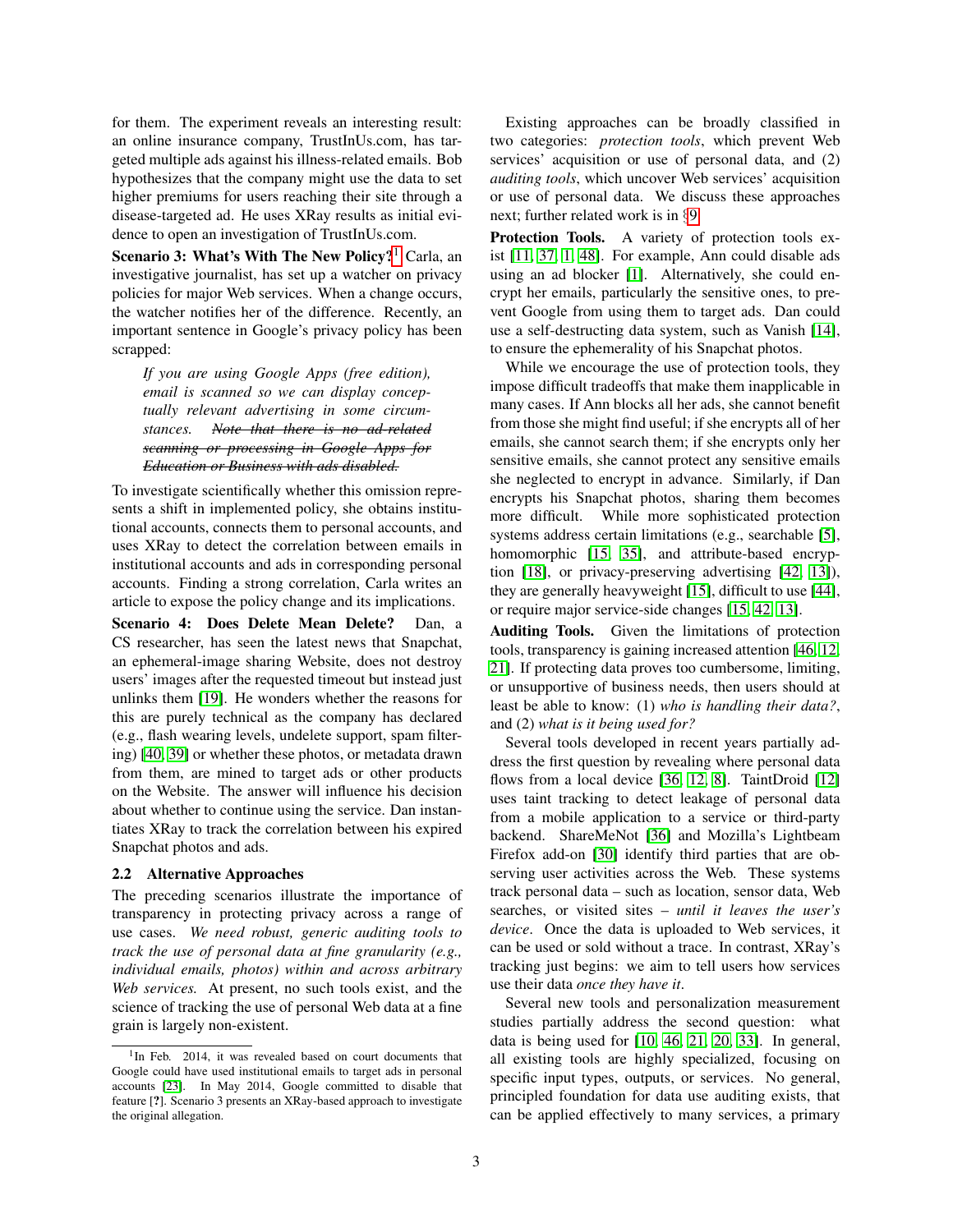motivation for this our work. For example, Bobble [\[46\]](#page-15-10) reveals search result personalization based on user location (e.g., IP) and search history. Moreover, existing tools aim to discover only *whether* certain types of user inputs – such as search history, browsing history, IP, etc. – influence the output. None pinpoints at fine grain *which* specific input – which search query, which visited site, or which viewed product – or combination of inputs explain which output. XRay, whose goals we describe next, aims to do just that.

# 3 Goals and Models

Our overarching goal is to develop the core abstractions and mechanisms for tracking data within and across arbitrary Web sites. After describing specific goals  $(83.1)$  $(83.1)$ , we narrow our scope with a set of simplifying assumptions regarding the data uses that XRay is designed to audit ( $\S$ [3.2\)](#page-3-1) and the threats it addresses ( $\S$ [3.3\)](#page-4-0).

### <span id="page-3-0"></span>3.1 Goals

### Three specific goals have guided XRay's design:

Goal 1: *Fine-Grained and Accurate Data Tracking.* Detect which specific data inputs (e.g., emails) have likely triggered a particular output (e.g., an ad). While coarse-grained data use information (such as Gmail's typical statement, "This ad is based on emails from your mailbox.") may suffice at times, knowing the specifics can be revelatory, particularly when the input is highly sensitive and aggressively targeted.

Goal 2: *Scalability.* Make it practical to track significant amounts of data (e.g., past month's emails). We aim to support the tracking of hundreds of inputs with reasonable costs in terms of shadow accounts. These accounts are generally scarce resource since their creation is being constrained by Web services. While we assume that users and auditors can obtain *some* accounts on the Web services they audit (e.g., a couple dozen), we strive to minimize the number required for accurate and finegrained data tracking. which specific map the specific societies in the specific societies of which specific input which search query, which visual and complexity are explained to the specific actions and Models and Models and the specific axis

Goal 3: *Extensibility, Generality, and Self-Tuning.* Make XRay generic and easy to instantiate for many services and input/output types. Instantiating XRay to track data on new Web sites should be simple, although it may require some service-specific implementation of input/output monitoring. However, XRay's correlation machinery – the conceptually challenging part of a scalable auditing tool – should be turn key and require no manual tuning.

#### <span id="page-3-1"></span>3.2 Web Service Model

These goals may appear unsurmountable. An extremely heterogeneous environment, the Web has perhaps as many data uses as services. Moreover, data mining algorithms can be complex and proprietary. How can



<span id="page-3-2"></span>Figure 1: XRay Conceptual View. XRay views Web services as black boxes, monitors user *inputs* and *outputs* to/from them, and detects data use through correlation. It returns to the user or auditor *associations* of specific inputs and outputs.

robust and generic building blocks for scalable data tracking? Fortunately, we find that certain popular classes of Web data uses lend themselves to principled abstractions that facilitate scalable tracking.

Figure [1](#page-3-2) shows XRay's simplified view of Web services. Services, and networks of services that exchange user data, are *black boxes* that receive personal data *inputs* from users – such as emails, pictures, search queries, locations, or purchases – and use them for varied purposes. Some uses materialize into *outputs* visible to users, such as ads, product or video recommendations, or prices. Others invisible to the users. XRay correlates some visible data inputs with some visible outputs by monitoring them, correlating them, and reporting strong *associations* to users. An example association is which email(s) contributed to the selection of a particular ad.

XRay relates only *strongly correlated* inputs with outputs. If an output is strongly correlated to an input (i.e., the input's presence or absence changes the output), then XRay will likely be able to detect its use. If not (i.e., the monitored input plays but a small role in the output), then it may go undetected. XRay also relates small combinations of inputs with strongly correlated outputs.

Although simple, this model efficiently addresses several types of personal data functions, including product recommendations, price discriminations, and various personalization functions (e.g., search, news). We refer to such functions generically as *targeting functions* and focus XRay's design on them.

Three popular forms of targeting are:

- 1. *Profile Targeting*, which leverages static or slowly evolving explicit information – such as age, gender, race, or location – that the user often supplies by filling a form. This type of targeting has been studied profusely  $[10, 46, 21, 20, 33]$  $[10, 46, 21, 20, 33]$  $[10, 46, 21, 20, 33]$  $[10, 46, 21, 20, 33]$  $[10, 46, 21, 20, 33]$ ; we thus ignore it here.
- 2. *Contextual Targeting*, which leverages the content currently being displayed. In Gmail, this is the currently open email next to which the ad is shown. In Amazon or Youtube, the target is the product or video next to which the recommendation is shown.
- 3. *Behavioral Targeting*, which leverages a user's past actions. An email sent or received today can trig-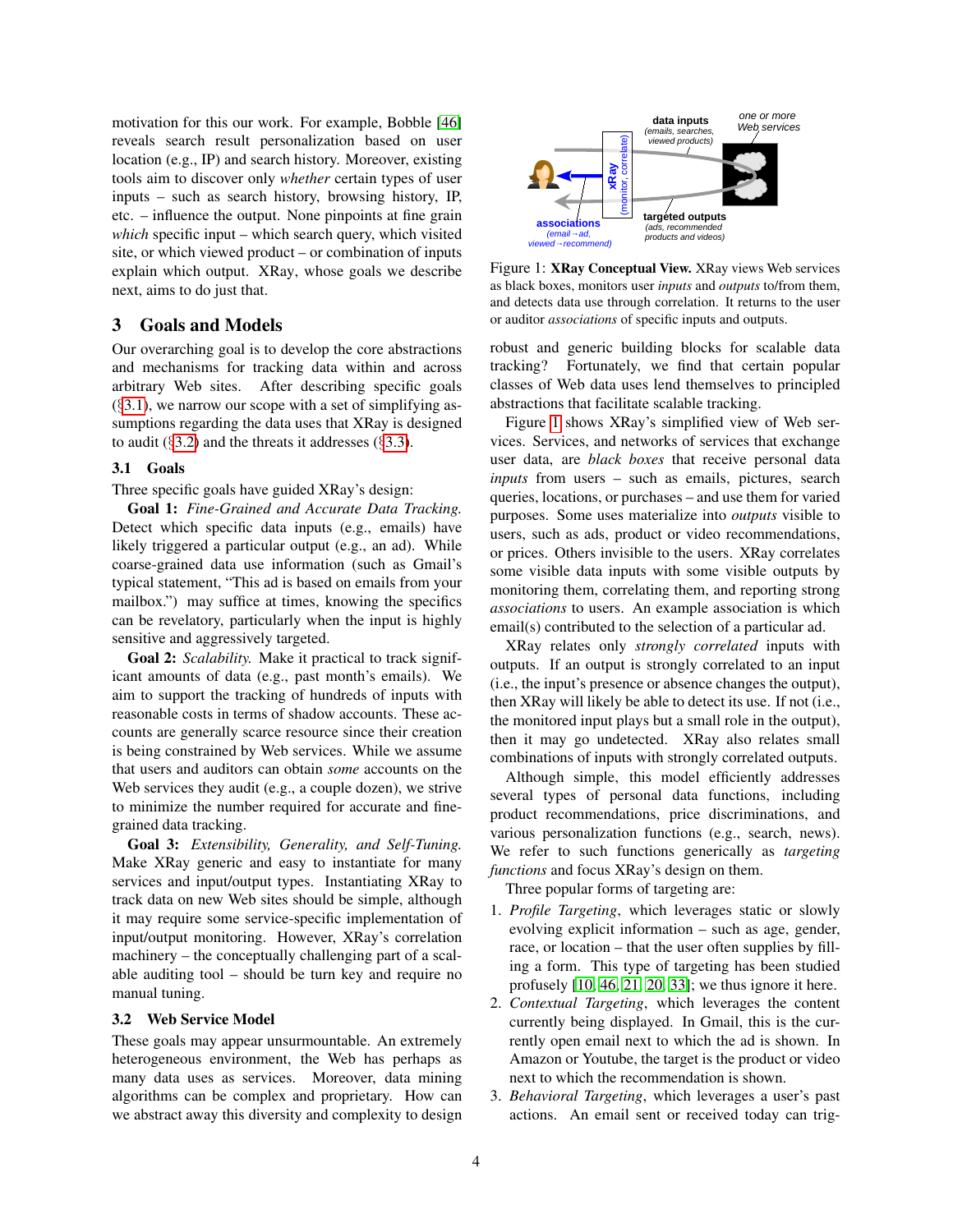ger an ad tomorrow; a video watched now can trigger a recommendation later. Use of histories makes it harder for users to track which data is being used, a key motivation for our development of XRay.

Theoretically, our differential correlation algorithms could be applied to all three forms of targeting. From a systems perspective, XRay's design is geared towards *contextual targeting* and *a specific form of behavioral targeting*. The latter requires further attention. We observe that this broad targeting class subsumes multiple types of targeting that operate at different granularities. For example, a service could use as inputs a user's most recent few emails to decide targeting. This would be similar to an extended context. Alternatively, a service could use historical input to learn a user's coarse interests or characteristics and base its targeting on that.

XRay currently aims to disclose any targeting applied at the level of individual user data, or small combinations thereof. Our differential correlation algorithms could be applied to detect targeting that operates on a coarser granularity. However, the XRay system itself would require significant changes. Unless otherwise noted, we use *behavioral targeting* to denote the restricted form of behavioral targeting that XRay is designed to address. We formalize these restrictions in §[4.2.](#page-5-0)

#### <span id="page-4-0"></span>3.3 Threat Model

To further narrow our problem's scope, even further, we introduce threat assumptions. We assume that data owners (users and auditors) are trusted and do not attempt to leverage XRay to harm Web services or the Web ecosystem. While they trust Web services with their data, they wish to better understand how that data is being used. Data owners are thus assumed to upload the data in cleartext to the Web services.

The threat models relevant for Web services depend on the use case. For example, Scenarios 1 and 2 in §[2.1](#page-1-0) assume Google is trusted, but its users wish to understand more about how advertisers target them through its ad platform. In contrast, in Scenarios 3 and 4, investigators may have reason to believe that Web services might intentionally frustrate auditing.

This paper assumes an *honest-but-curious* model for Web services: they try to use private data for financial or functional gains, but they do not try to frustrate our auditing mechanism, e.g., by identifying and disabling shadow accounts. The service might attempt to defend itself against more general types of attacks, such as spammers or DDoS attacks. For example, many Web services constrain the creation of accounts so as to limit spamming and false clicks. Similarly, Web services may rate limit or block the IPs of aggressive data collectors. XRay must be robust to such inherent defenses. We discuss challenges and potential approaches for stronger adversarial models in §[7.](#page-12-0)

# 4 The XRay Architecture

XRay's design addresses the preceding goals and assumptions. For concreteness, we draw examples from our three XRay instantiations: tracking emailto-ad targeting association within Gmail, attributing recommended videos to those already seen on YouTube, and identifying products in a wish list that generate a recommendation on Amazon.

### 4.1 Architectural Overview

XRay's high-level architecture (Figure [2\)](#page-5-1) consists of three components: (1) a *Browser Plugin*, which intercepts tracked inputs and outputs to/from an audited Web service and gives users visual feedback about any input/output associations, (2) a *Shadow Account Manager*, which populates shadow accounts with inputs from the plugin and collects outputs (e.g., ads) for each shadow account, and (3) the *Correlation Engine*, XRay's core, which infers associations and provides them to the plugin for visualization. While the Browser Plugin and Shadow Account Manager are *service specific*, the Correlation Engine, which encapsulates the science of Web-data tracking, is *service agnostic*. After we describe each component, we focus on the design of the Correlation Engine.

Browser Plugin. The Browser Plugin intercepts designated inputs and outputs (i.e., *tracked inputs/outputs*) by recognizing specific DOM elements in an audited service's Web pages. Other inputs and outputs may not be tracked by XRay (i.e., *untracked inputs/outputs*). The decision of what to track belongs to an investigator or developer who instantiates XRay to work on a specific service. For example, we configure the XRay Gmail Plugin to monitor a user's emails as inputs and ads as outputs. When the Plugin gets a new tracked input (e.g., a new email), it forwards it both to the service and to the Shadow Account Manager. When the Plugin gets a new tracked output (e.g., an ad), it queries the Correlation Engine for associations with the user's tracked inputs (message get\_assoc).

Shadow Account Manager. This component: (1) populates the shadow accounts with subsets of a user account's tracked inputs (denoted *Di*), and (2) periodically retrieves outputs (denoted  $O_k$ ) from the audited service for each shadow account. Both functions are service specific. For Gmail, they send emails with SMTP and call the ad API. For YouTube, they stream a video and scrape recommendations, and for Amazon, they place products in wish lists and scrape recommendations. The complexity of these tasks depends on the availability of APIs or the stability of a service's page formats. Outputs col-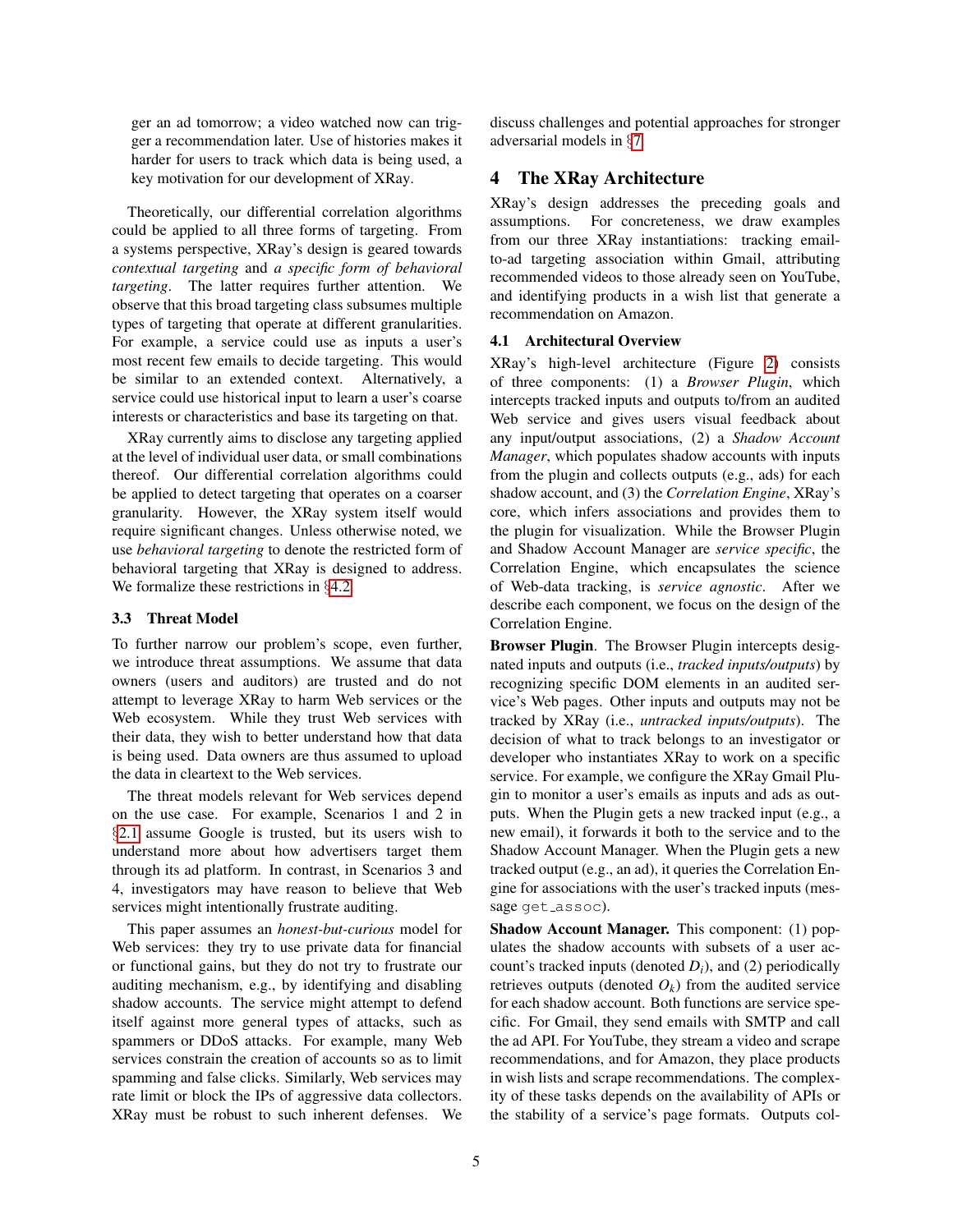

<span id="page-5-1"></span>Figure 2: The XRay Architecture.

lected from the Web service are placed into a *Correlation Database* (DB), which maps shadow accounts to their input sets and output observations. Figure [2](#page-5-1) shows a particular assignment of tracked inputs across three shadow accounts. For example, Shadow 1 has inputs  $D_1$  and *D*2. The figure also shows the outputs collected for each shadow account. Output  $O_1$  appears in Shadows 1 and 2 but not in 3; output  $O_2$  appears in Shadow 3 only.

Differential Correlation Engine. This engine, XRay's service-agnostic "brain," leverages the data collected in the Correlation DB to infer input/output associations. When new outputs from shadow accounts are added into the Correlation DB, the engine attempts to diagnose them using a *Correlation Algorithm*. We developed several such algorithms and describe them in §[4.3.](#page-6-0) This process, potentially time-consuming process, is done as a background job, asynchronously from any user request. In Figure [2,](#page-5-1) differential correlation might conclude that  $D_2$ triggers  $O_1$  because  $O_1$  appears consistently in accounts with that *D*2. It might also conclude that *O*<sup>2</sup> is *untargeted* given inconsistent observations. The engine saves these associations in the Correlation DB.

When the plugin makes a get assoc request, the Correlation Engine looks up the specified output in its DB and returns any pre-computed association. If no output is found, then the engine replies *unknown* (e.g., if an ad never appeared in any shadow account or there is insufficient information). Periodic data collection, coupled with an online update of correlation model parameters, minimizes the number of unknown associations. Our experience shows that collecting shadow account outputs in Gmail every ten hours or so yielded few unknown ads.

While the preceding example is simple, XRay can handle complex challenges occurring in practice. First, outputs are never consistently seen across all shadow accounts containing the input they target. We call this the *limited-coverage* problem; XRay handles it by placing each data input in more shadow accounts. Second, an output may have been triggered by one of several targeted inputs (e.g., multiple emails on the same topic may cause related ads to appear), a problem we refer to as *overlapping-inputs*. This exacerbates the number of accounts needed, since it diminishes the differential signal we receive from them. XRay uses robust, service-agnostic mechanisms and algorithms to match overlapping inputs, place them in the same accounts, and detects their use as a group.

Organization. The remainder of this section describes the Differential Correlation Engine. After constructing it for Gmail, we applied it as-is for Amazon and YouTube, where it achieved equally high accuracy and scalability despite observable differences in how targeting works on these three services. After establishing notations and formalizing our assumptions  $(\S4.2)$  $(\S4.2)$ , we describe multiple correlation algorithms, which build up to our self-tuning correlation algorithm that made this adaptation convenient (§[4.3\)](#page-6-0). §[4.4](#page-8-0) describes our input matching.

#### <span id="page-5-0"></span>4.2 Notation and Assumptions

We use *f* to denote the black-box function that represents the service (e.g., Gmail) associating inputs *Di*s (e.g., the emails received and sent) to targeted outputs  $O_k$ s (e.g., ads). Other inputs are either ignored by XRay, known only to the targeting system, or under no known control. We assume they are independent or fixed, captured in the randomness of *f* .

We assume that  $f$  decides targeting using: (1) a single input (e.g., show  $O_k$  if  $D_4$  is in the account), (2) a conjunctive combination of inputs (e.g., show  $O_k$ ) if  $D_5$  *and*  $D_8$  are in the account), or (3) a disjunctive combination of the previous (e.g., show  $O_k$  if ( $D_5$  *and*  $D_8$ ) are in the account *or* if  $D_4$  is in the account). We refer to conjunctive and disjunctive combinations as AND and OR combinations, respectively, and assume that their is bounded by a maximum *input size*, *r*. This corresponds to the preceding definition of behavioral targeting from §[3.2.](#page-3-1) Contextual targeting will always be a single-input (size-one) combination.

Our goal is to decide whether *f* produced each output  $O_k$  as a reaction to a bounded-size combination of the *Di*s. We define as *untargeted* any ad that is not targeted against any combination of *Di*s, though in reality the ad could be targeted against untracked inputs. We denote untargeting as  $D_{\theta}$ , meaning that the ad is targeted against the "void" email. Our algorithms compute the most likely combination from the *N* inputs that explains a particular set of observations,  $\vec{x}$ , obtained by XRay.

We define three probabilities upon which our algorithms and analyses depend. First, the *coverage*, *p*in, is the probability that an account  $j$  containing the input  $D_i$ targeted by a particular ad, will see that ad at least once.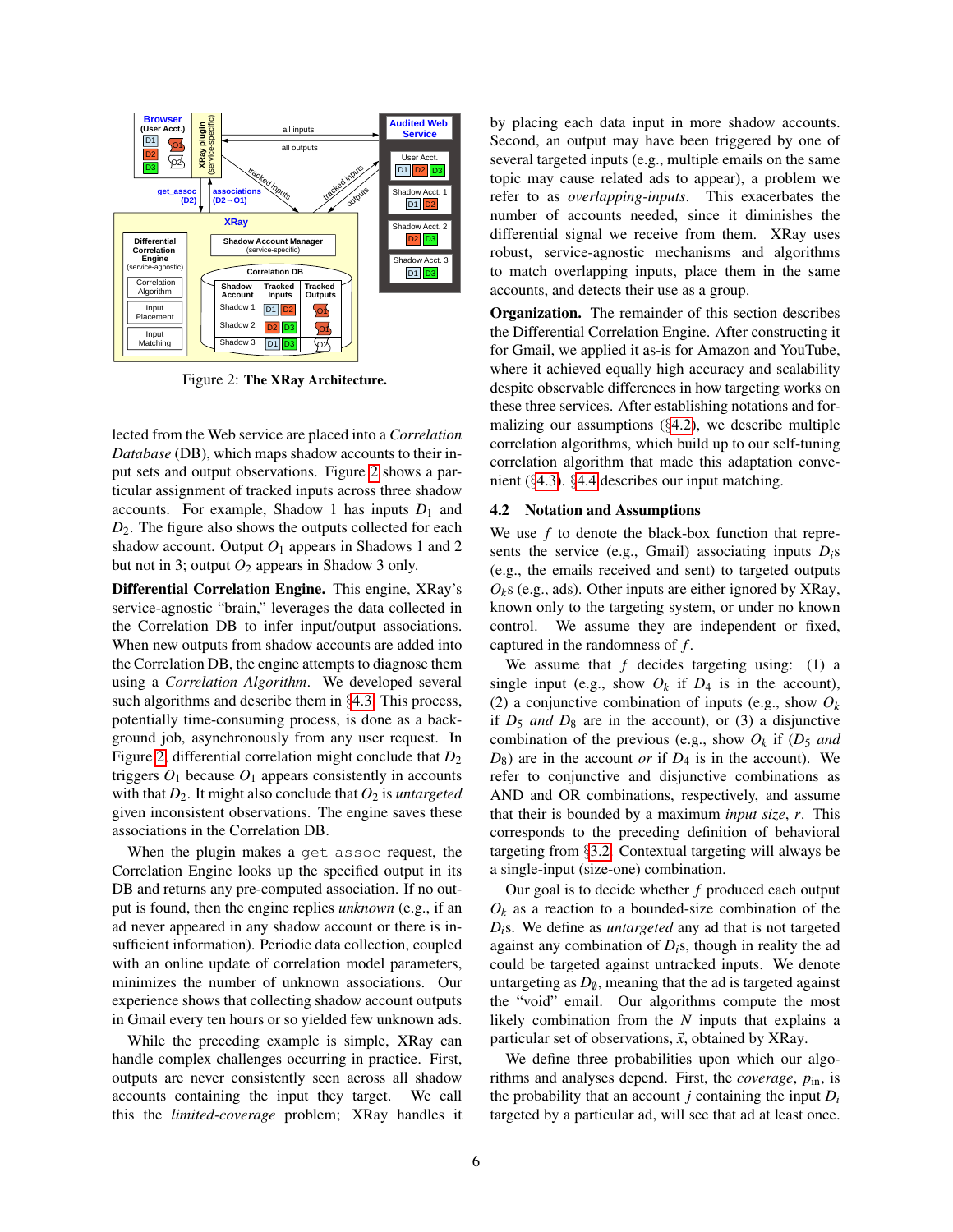Second, an account  $j'$  lacking input  $D_i$  will see the ad with a smaller probability,  $p_{\text{out}}$ . Third, if the ad is not behaviorally targeted, it will appear in each account with the same probability,  $p_{\theta}$ . We assume that  $p_{\text{in}}$ ,  $p_{\theta}$ ,  $p_{\text{out}}$  are constant across all emails, ads, and time, and that *p*out is strictly smaller than  $p_{in}$  (bounded noise hypothesis).

Finally, we consider all outputs to be independent of each other across time. §[8](#page-13-1) discusses the implications.

### <span id="page-6-0"></span>4.3 Correlation Algorithms

A core contribution of this paper is our service-agnostic, self-tuning differential correlation algorithm, which requires only a logarithmic number of shadow accounts to achieve high accuracy. We wished not only to validate this result experimentally, but also to prove it theoretically in the context of our assumptions. This section constructs the algorithm in steps, starting with a naïve polynomial algorithm that illustrates the scaling challenges. We then define a base algorithm using set intersections and prove that it has the desired logarithmic scaling properties; it has parameters which, if not carefully chosen, can lead to poor results. We therefore extend this base algorithm into a self-tuning Bayesian model that automatically adjusts its parameters to maximize correctness.

### 4.3.1 Naïve Non-Logarithmic Algorithm

An intuitive approach to differential correlation is to create accounts for every combination of inputs, gathering maximum information about their behaviors. With a sufficient number of observations, one could expect to detect which accounts, and hence which subsets of inputs, target a particular ad. Unfortunately, this method requires a number of accounts that grows *exponentially* as the number of items *N* to track grows. When restricting the size of combinations to  $r$ , as we do in XRay, the number of accounts needed is *polynomial* (in  $O(N^r)$ ), or *linear* if we study unique inputs only. Even a linear number of accounts in the number *N* of inputs remains impractical to scale to large input sizes (e.g., a mailbox).

#### 4.3.2 Threshold Set Intersection

We now show that it is possible to infer behavioral targeting using no more than a *logarithmic* number of accounts as a function of the number of inputs. Specifically, we prove the following theorem:

<span id="page-6-2"></span>**Theorem 1** *Under* §[4.2](#page-5-0) *assumptions, for any*  $\varepsilon > 0$  *there exists an algorithm that requires*  $C \times \ln(N)$  *accounts to correctly identify the inputs of a targeted ad with probability*  $(1 - \varepsilon)$ *. The constant C depends on*  $\varepsilon$  *and the maximum size of combinations*  $r(O(r2^r \log(\frac{1}{\varepsilon})))$ *.* 

To demonstrate the theorem, we define the *Set Intersection Algorithm* and prove that it has the correctness and scaling properties specified in the theorem. Given



<span id="page-6-1"></span>Figure 3: The Set Intersection Algorithm. Can be proven to predict targeting correctly under certain assumptions with a logarithmic number of accounts.

that outputs will appear more often in accounts containing the targeting inputs, the core of the algorithm is to determine the set of inputs appearing in the highest number of accounts that also see a given ad. This paper describes a basic version of the algorithm that makes some simplifying assumptions and provides a brief proof sketch. The detailed proof and complete algorithm are described in Appendix.

Algorithm. The algorithm relies on a randomized placement of inputs into shadow accounts, with some redundancy to cope with imperfect coverage. We thus pick a probability,  $0 < \alpha < 1$ , create  $C\ln(N)$  shadow accounts, and place each input  $D_i$  randomly into each account with probability  $\alpha$ . Figure [3](#page-6-1) shows the Set Intersection algorithm for a set of observations,  $\vec{x}$ . Given an output  $O_k$ collected from the user account, we compute the set of *active accounts*,  $A_k$ , as those shadow accounts that have seen the output (Step 1). We then compute the set of inputs that appear in at least a threshold fraction of active accounts; this set is our candidate for the combination being targeted by the ad (Step 2). Finally, we check that the entire combination is in a threshold fraction of the active accounts (Step 3). Theoretically, we prove that there exists a threshold for which the algorithm is arbitrarily correct with the available *C*ln(*N*) accounts. Practically, this threshold must be tuned experimentally to achieve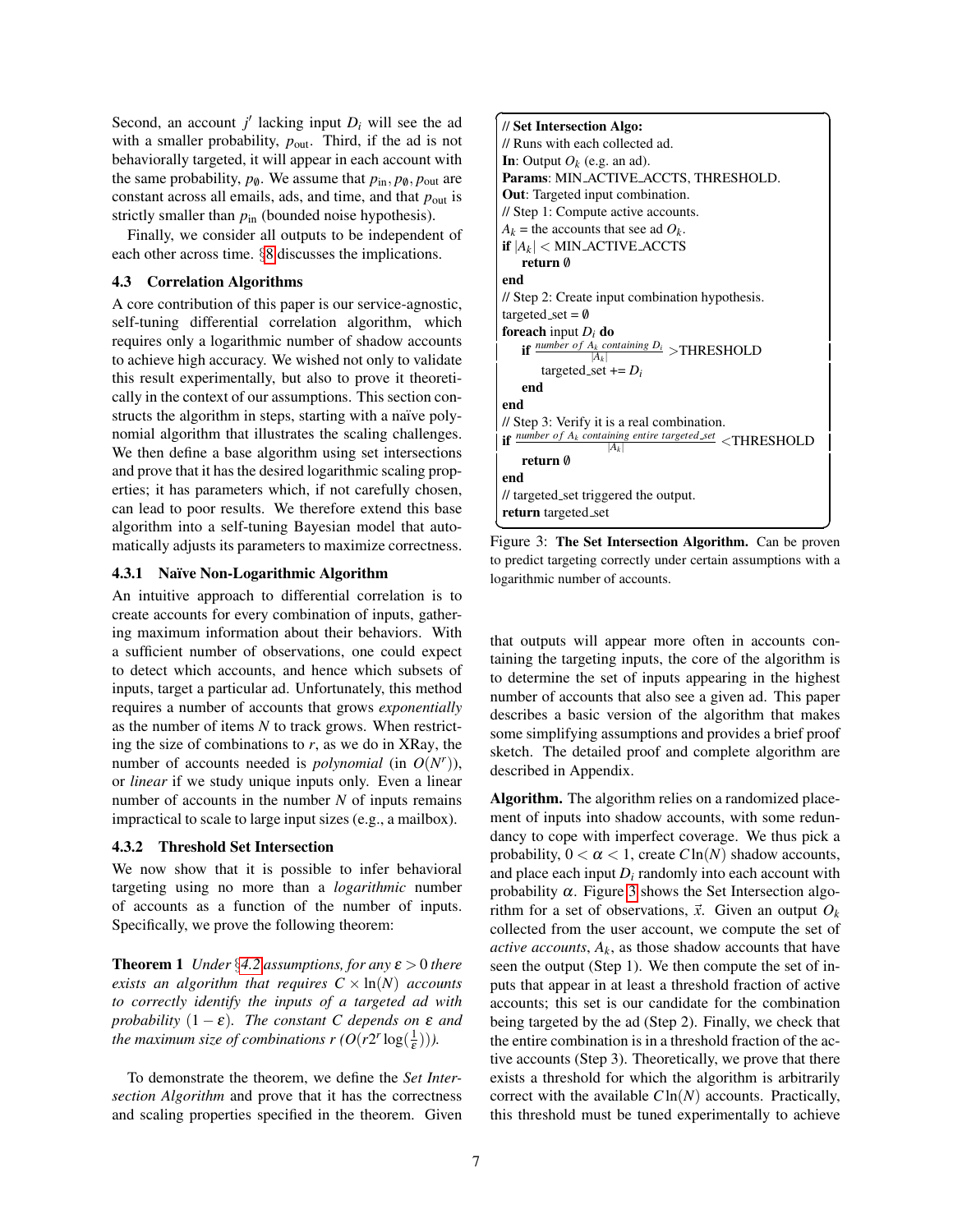

<span id="page-7-1"></span>Figure 4: Bayesian Correlation. Left: Bayesian prediction algorithm for behavioral targeting. Right: typical iterative inference process to learn parameters.

good accuracy on every service – a key reason for our Bayesian enhancement in §[4.3.3.](#page-7-0)

Correctness Proof Sketch. The proof shows that if there were targeting, every non-targeting input would have a vanishingly small probability to be in a significant fraction of the active accounts. Let us call *S* the set of inputs contained in a significant fraction of the active accounts. Without targeting, these inputs would be present in the accounts by mere chance. Since inputs are independently distributed into the accounts, we show that the probability of *S* not being empty decreases exponentially with the number of active accounts (through Chernoff bounds). With targeting, we show that with high probability no other input than the explaining combination is in *S*, because of the bounded noise hypothesis. Appendix [A.2](#page-16-0) provides further proof details.

The proofs and algorithm included in this paper work only for conjunctive combinations (e.g.,  $D_1$  and  $D_2$ , see §[4.2\)](#page-5-0). The theory, however, can be extended to disjunctive combinations (e.g.,  $(D_1 \text{ and } D_2)$ ) or  $D_5$ ), but the algorithm for detecting such combinations is more complex and relies on a recursive argument: if we find one combination from the disjunction, then the active accounts that include this combination define a context where the combination appears non-targeting because it is everywhere. If we recursively apply our algorithm in this context, we can detect the second combination in the disjunction, then the third, etc (see Appendix).

### <span id="page-7-0"></span>4.3.3 Self-Tuning Bayesian Algorithm

The Set Intersection algorithm provides a good theoretical foundation; however, it requires parameters be tuned and applies only to behavioral targeting, not contextual targeting. Thus, we include in XRay a more robust, self-tuning version that leverages a Bayesian algorithm to adjust parameters automatically through iterated inference. Our algorithm relies on three models: one that predicts behavioral targeting, one that predicts contextual targeting, and one that combines the two.

Behavioral Targeting. The Bayesian behavioral targeting model uses the same random assignment as the Set Intersection algorithm, and it leverages the same information from the shadow account observations,  $\vec{x}$ . It counts the observations  $x_j$  of ad  $O_k$  in an account *j* as a binary signal: if the ad has appeared at least once in account *j*, we count it once; otherwise we do not count it. Briefly, the Bayesian model is a simple generative model that simulates the audited service given some targeting associations (e.g.,  $D_i$  triggers  $O_k$ ). It computes the probability for this model to generate the outputs we do observe for every targeting association. The most likely association will be the one XRay returns.

In more detail if the ad were targeted towards  $D_i$ , then an account *j* containing  $D_i$  would see this ad at least once with a *coverage* probability *p*in; otherwise, it would miss it with probability  $(1 - p_{\text{in}})$ . An account *j'* without input  $D_i$  would see the ad with a smaller probability,  $p_{\text{out}}$ , missing it with probability  $(1 - p_{\text{out}})$ . If the ad were not behaviorally targeted, it would appear in each account with the same probability,  $p_{\emptyset}$ . If we define  $A_k$  as the set of active accounts that have seen the ad, and *A<sup>i</sup>* as the set of accounts that contain email  $D_i$ , then we have the following definitions for the probabilities:

$$
\mathbb{P} [\vec{x} | D_i] = (p_{\text{in}})^{|A_i \cap A_k|} (1 - p_{\text{in}})^{|A_i \cap \vec{A}_k|} \times (p_{\text{out}})^{|\vec{A}_i \cap A_k|} (1 - p_{\text{out}})^{|\vec{A}_i \cap \vec{A}_k|}, \n\mathbb{P} [\vec{x} | D_0] = (p_0)^{|A_k|} (1 - p_0)^{|\vec{A}_k|},
$$

where  $D_{\emptyset}$  designates the untargeted prediction.

The preceding formula has an interesting interpretation that is visible if placed in the equivalent form:

$$
\mathbb{P}\left[\vec{x}\right|D_i] = (p_{\text{in}})^{|A_k|} (1 - p_{\text{out}})^{|\bar{A}_k|} \times \left(\frac{1 - p_{\text{in}}}{1 - p_{\text{out}}}\right)^{|A_i \cap \bar{A}_k|} \left(\frac{p_{\text{out}}}{p_{\text{in}}}\right)^{|\bar{A}_i \cap A_k|}
$$

From the point of view of the event  $D_i$ , an account found in  $A_i$  ∩ $\overline{A}_k$  is a false positive (an ad was expected but was not shown). This should lower the probability, especially when the *coverage*  $p_{\text{in}}$  is close to 1. Inversely, an account found in  $\overline{A}_i \cap A_k$  acts as a false negative (we observed an ad where we did not expect it), which should decrease the probability, especially when  $p_{\text{out}}$  is close to 0.

These formulas let us infer the likelihood of event *D<sub>i</sub>* according to Bayes' rule:  $\mathbb{P}[A|B] = \frac{\mathbb{P}[B|A] \times \mathbb{P}[A]}{\mathbb{P}[B]}$ . Figure [4](#page-7-1) shows two algorithms. First, the prediction algorithm (left) predicts the targeting of  $O_k$  by computing the probabilities defined above, applying Bayes' rule, and returning the input with the maximum probability. Second, the parameter learning algorithm (right) computes the variables that those probabilities depend upon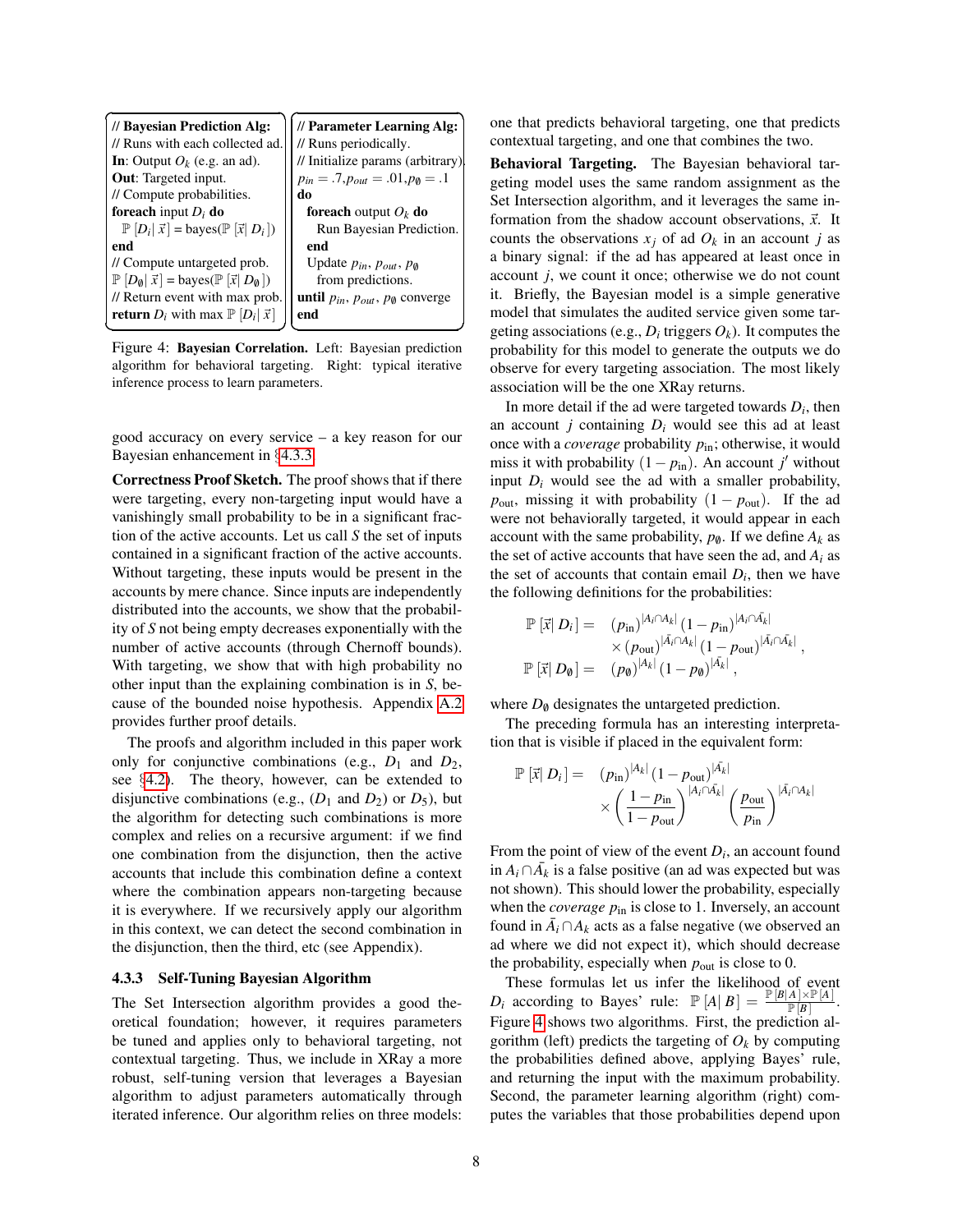$(p_{in}, p_{out}, \text{and } p_{\emptyset})$  using an iterative process. It repeatedly runs the prediction algorithm for all outputs and re-computes  $p_{\text{in}}$ ,  $p_{\text{out}}$ , and  $p_{\emptyset}$  based on the predictions. It stops when the variables converge (i.e., their variation from one iteration to another is small).

Contextual Targeting. Contextual targeting is more straightforward since it uses content shown next to the ad. XRay also uses Bayesian inference and defines the observations as how many times ad  $O_k$  is seen next to email  $D_i$ . Our causal model assumes imperfect coverage: if this ad were contextually targeted towards  $D_i$ , it would occur next to that email with probability  $p_{\text{in}} < 1$  and next to any other email with probability  $p_{\text{out}}$ . Alternatively, if the ad were untargeted, our model predicts it would be shown next to any email with probability  $p_{\emptyset}$ . Hence,  $\mathbb{P}\left[\vec{x}|D_i\right] = (p_{\text{in}})^{x_i} (p_{\text{out}})^{\sum_{i' \neq i} x_i'}$ ,  $\mathbb{P}\left[\vec{x}|D_{\emptyset}\right] = (p_{\emptyset})^{\sum_{i} x_i}$ . For this model, parameters are also automatically computed by iterated inference.

Composite Model (XRay). The contextual and behavioral mechanisms were designed to detect different types of targeting. To detect both types, XRay must combine the two scores. We experimented with multiple combination functions, including a decision tree and the arithmetic average, and concluded that the arithmetic average yields sufficiently good results. XRay thus defines the *composite model* that averages scores from individual models, and we demonstrate in §[6.3](#page-10-0) that doing so yields higher recall for no loss in precision.

#### <span id="page-8-0"></span>4.4 Input Matching and Placement

Our design of differential correlation, along with our logarithmic results for random input placement, relies on the fundamental assumption that the probability of getting an ad  $O_1$  targeted at an input  $D_1$  in a shadow account that lacks  $D_1$  is vanishingly small. However, when inputs attract the same ads (a.k.a., overlapping inputs), a naive input placement can contradict this assumption. Imagine a Gmail account with multiple emails related to a Caribbean trip. If placement includes Caribbean emails in every available shadow account, related ads will appear in groups of accounts with no email object in common. XRay will thus classify them as untargeted. Our Amazon experiments showed XRay's recall dropping from 97% to 30% with overlapping inputs  $(\S6.5)$  $(\S6.5)$ .

To address this problem, XRay's Input Matching module identifies similar inputs and directs the Placement Module to co-locate them in the same shadow accounts. The key challenge is to identify similar inputs. One method is to use content analysis (e.g., keywords matching), but this has limitations. First, it is not service agnostic; one needs to reverse engineer complex and ever-changing matching schemes. Second, it is hard to apply to non-textual media, such as YouTube videos.

In XRay, we opt for a more robust, systems technique rooted in the key insight that we can deduce similar inputs from contextual targeting. Intuitively, inputs that trigger similar targeting from the Web service should attract similar outputs in their context. The Input Matching module builds and compare inputs' *contextual signatures*. Contextual signature similarity is the distance between inputs (e.g., email) in a Euclidean space, where each output (e.g., ad) is a dimension. The coordinate of an email in this dimension is the number of times the ad was seen in the context of the email. XRay then forwards close inputs to the same shadow accounts. Once the placement is done, behavioral targeting against that email's group can be inferred effectively.

This input matching mechanism differs fundamentally from any content analysis technique, such as keyword matching, because it groups inputs *the same way the* Web service does.<sup>[2](#page-8-1)</sup> It is robust and very general: we used it on both Gmail and Amazon without changing a single line of code to change.

### 5 XRay-based Tools

To evaluate XRay's extensibility, we instantiated it on Gmail, YouTube, and Amazon. The engine, about 3,000 lines of Ruby, was first developed for Gmail. We then extended it to YouTube and Amazon, without any changes to its correlation algorithms. We did need to do minor code re-structuring, but the experience felt turn key when integrating a new service into the correlation machinery.

Building the full toolset required non-trivial coding effort, however. Instantiating XRay for a specific Web service is a three-step process. First, the developer instantiates appropriate data models (less than 20 code lines for our prototypes). Second, she implements a service-specific shadow account manager and plugin; care must be taken not be too aggressive to avoid adversarial service reactions. While these implementations are conceptually simple, they require some coding; our Amazon and YouTube account managers were built by two graduate students new to the project, and have around 500 lines of code. Third, the developer creates a few shadow accounts for the audited service and runs a small exploratory experiment to determine the service's coverage. XRay uses the coverage to estimate the number of shadow accounts needed for a given input size. All other parameters are self-tuned at runtime.

### 6 Evaluation

We evaluated XRay with experiments on Gmail, Amazon, and YouTube. While Amazon and YouTube provide ground truth for their targeting, Gmail does not. We therefore manually labeled ads on Gmail and measured

<span id="page-8-1"></span> $2$ We call this method "monkey see, monkey do" because we watch how the service groups inputs and group them similarly.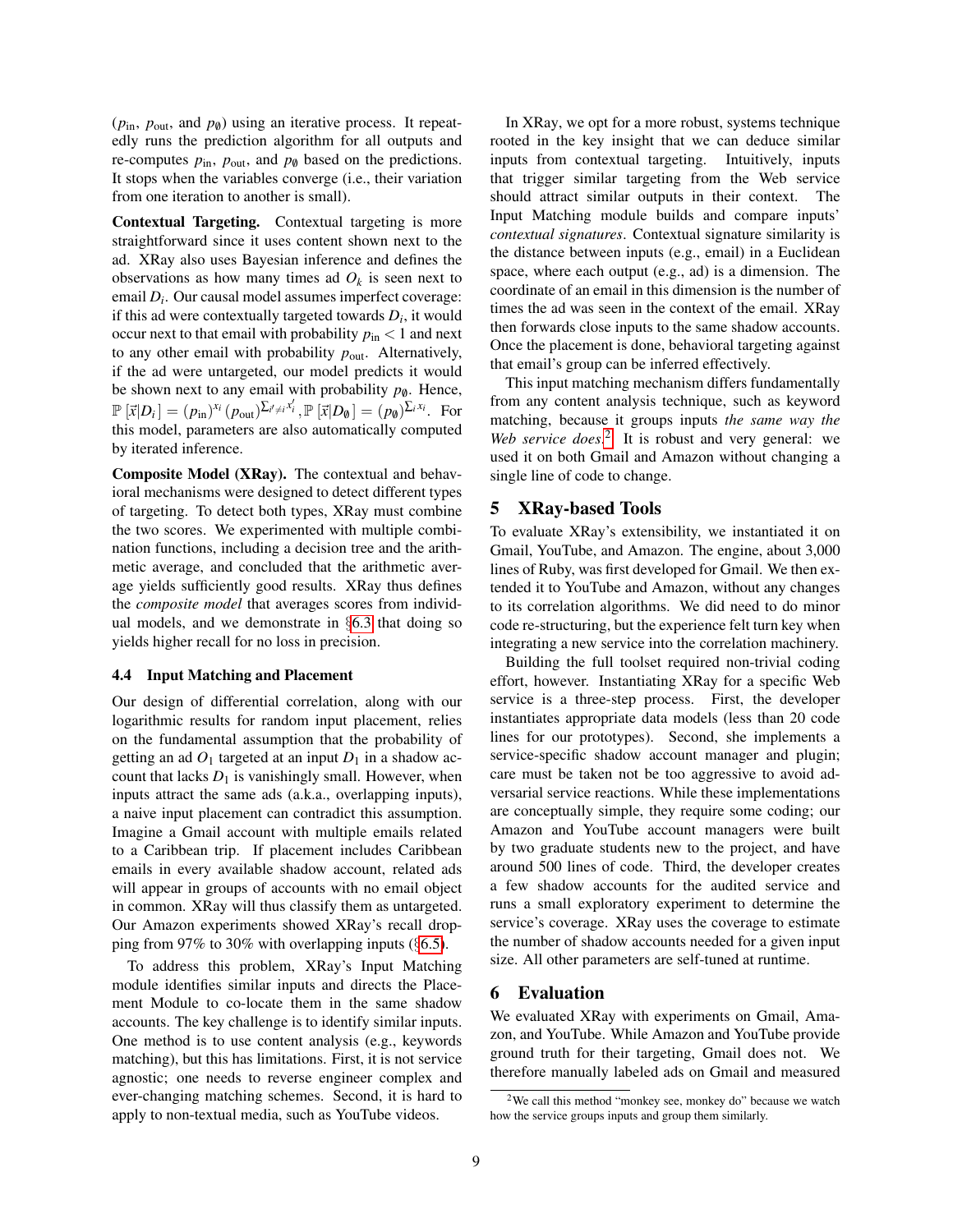| Service | <b>Sample Category</b> | Sample Input                         |  |
|---------|------------------------|--------------------------------------|--|
| Gmail   | Electronics            | Email: "We need to buy that TV."     |  |
|         | Accounting             | Email: "Know a good tax accountant?" |  |
| Amazon  | Toys & Games           | Product: Crayola 64 Crayons          |  |
|         | Health & Personal      | Product: Waterpik Ultra Flosser      |  |
| YouTube | Skin Health            | Video: Organic Acne Treatment        |  |
|         | Books & Literature     | Video: Rowling's Love of Hufflepuff  |  |

<span id="page-9-2"></span>Figure 5: Sample Inputs and Categories. In total, we developed inputs in 64 categories for Amazon and YouTube and in 51 categories for Gmail.

XRay's accuracy, as described in §[6.1](#page-9-0) and validated in §[6.2.](#page-9-1) We sought answers to four questions:

*Q1 How accurate are XRay's inference models?* (§[6.3\)](#page-10-0)

*Q2 How does XRay scale with input size?* (§[6.4\)](#page-10-2)

*Q3 Does input matching reduce overlap?* (§[6.5\)](#page-10-1)

*Q4 How useful is XRay in practice?* (§[6.6\)](#page-11-0)

### <span id="page-9-0"></span>6.1 Methodology

We evaluated XRay with experiments on Gmail, Amazon, and YouTube. For inputs, we created a workload for each service by selecting topics from well-defined categories relevant for that service. For Gmail and YouTube, we crafted emails and selected videos based on AdSense categories [\[17\]](#page-14-15); for Amazon, we selected products from its own product categories [\[2\]](#page-14-16). Figure [5](#page-9-2) shows several sample categories and sample inputs in each. We used these categories for most of our experiments (§[6.3–](#page-10-0)§[6.5\)](#page-10-1). We used these categories to create two types of workloads: (1) a non-overlapping workload, in which each data item belonged to a distinct category, and (2) an overlapping workload, with multiple data items per category (described in §[6.5\)](#page-10-1).

To assess XRay's accuracy, we needed the ground truth for associations. Amazon and YouTube provide it for their recommendations. For instance, Amazon provides a link "Why recommended?" for each recommendation; when clicked, it shows an explanation of the form "The [Coloring Book] is recommended because your wish list includes [Crayola Crayons Set]." For Gmail, we manually labeled ads based on our personal assessment. The ads for different experiments were labeled by different people, generally project members. A non-computer scientist labeled the largest experiment (51 emails).

We evaluate two metrics: (1) *recall*, the fraction of positive associations labeled as such, and (2) *precision*, the fraction of correct associations. We define *high accuracy* as having both high recall and high precision.

### <span id="page-9-1"></span>6.2 Sanity-Check Experiment

To build intuition into XRay's functioning, we ran n simple sanity-check experiment on Gmail. Recall that, unlike Amazon and YouTube, Gmail does not provide any ground truth, requiring us to manually label associations, a process that can be itself faulty. Before measuring XRay's accuracy against labeled associations,

| Ad        | <b>Targeted</b>       | <b>Detected</b> | <b>XRay</b>   | # Accounts |
|-----------|-----------------------|-----------------|---------------|------------|
| Keyword   | Email                 | by XRay?        | <b>Scores</b> | & Displays |
| Chaldean  | Like Chaldean         | Yes             | 0.99,         | 13/13.     |
| Poetry    | Poetry?               |                 | 1.0           | 1588/1622  |
| Steampunk | Fan of Steampunk?     | Yes             | 0.99,         | 13/13.     |
|           |                       |                 | 1.0           | 888/912    |
| Cosplay   | Discover Cosplay.     | Yes             | 0.99,         | 13/13.     |
|           |                       |                 | 1.0           | 440/442    |
| Falconry  | Learn about Falconry. | Yes             | 0.99,         | 13/13.     |
|           |                       |                 | 1.0           | 1569/1608  |

<span id="page-9-3"></span>Figure 6: Self-Targeted Ads. Fourth column shows XRay's correlation scores X, Y, the (Bayesian) Behvioral and Contextual scores, respectively. Fifth column shows raw behavioral and contextual data for better interpretation: X/Y, Z/T means that the ad was seen in X active accounts that contain the targeted email out of a total of Y active accounts; the ad was shown Z times in the context of the targeted email out of a total of T times.

<span id="page-9-4"></span>

<span id="page-9-5"></span>Figure 7: Bayesian Model Accuracy. Recall and precision for each of the three Bayesian models vs. shadow account number, using the Bayesian algorithm. XRay needed 16 accounts to reach the "knee" with high recall and precision.

we checked that XRay can detect associations for our own ads, whose targeting we control. For this, we strayed away from the aforementioned methodology to create a highly controlled experiment. We posted four Google AdWords campaigns targeted on very specific keywords (Chaldean Poetry, Steampunk, Cosplay, and Falconry), crafted an inbox that included one email per keyword, and used XRay to recover the associations between our ads and those emails. In total, we saw our ads 1622, 912, 442, and 1608 times, respectively, across all accounts (shadows and master). Figure [6](#page-9-3) shows our results. After one round of ad collection (which involved 50 refreshes per email), XRay correctly associated all four ads with the targeted email. It did so with very high confidence: composite model scores were 0.99 in all cases, with very high scores for both contextual and behavioral models. The figure also shows some of the raw contextual/behavioral data, which provides intuition into XRay's perfect precision and recall in this controlled experiment. We next turn to evaluating XRay in less controlled environments, for which we use the workloads and labeling methodology described in §[6.1.](#page-9-0)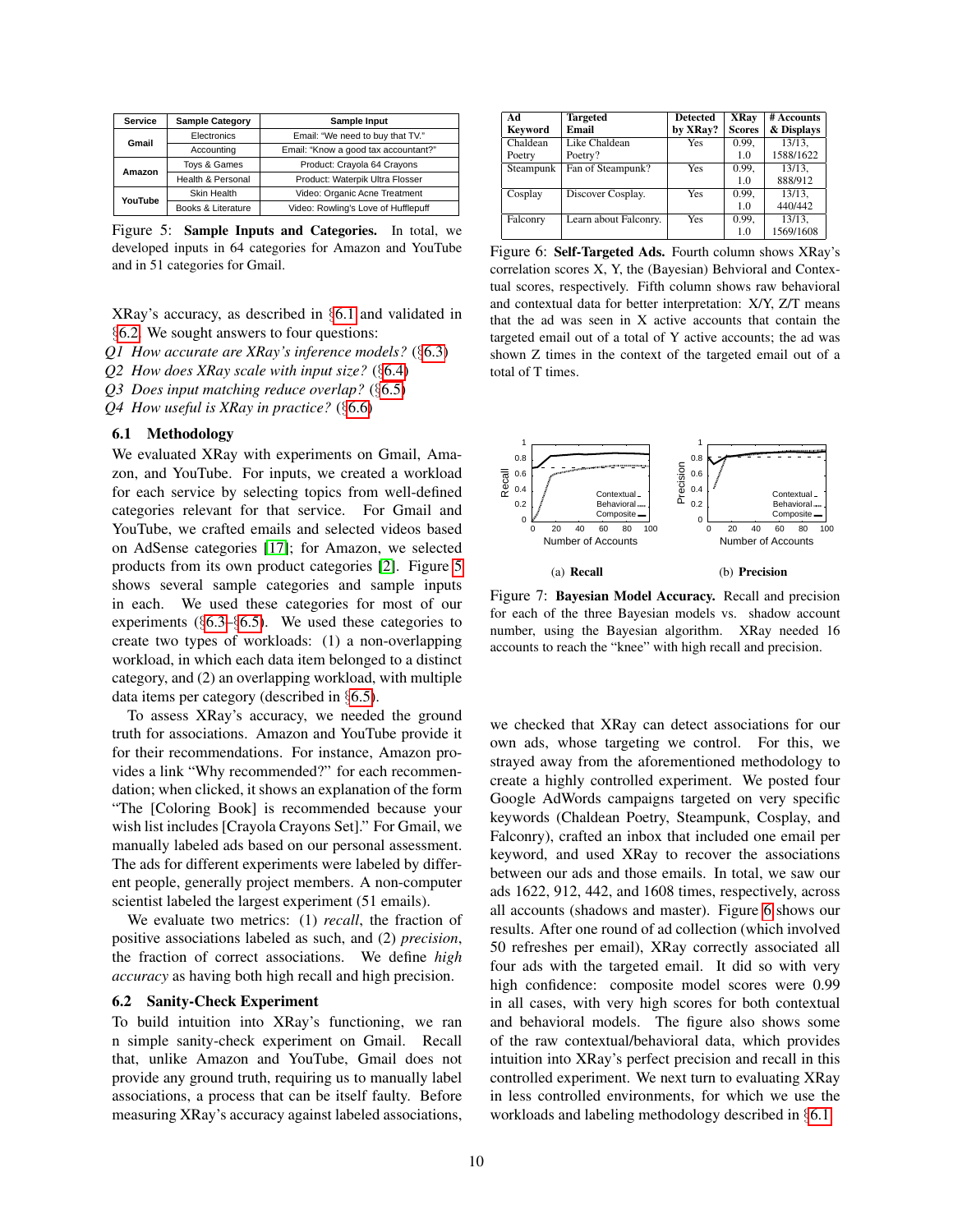<span id="page-10-3"></span>

<span id="page-10-4"></span>Figure 8: Bayesian vs. Set Intersection Comparison. Recall and precision for detecting *behavioral* targeting with each algo.

## <span id="page-10-0"></span>6.3 Accuracy of XRay's Inference Models (Q1)

To assess the accuracy of XRay's key correlation mechanisms (Bayesian behavioral, contextual, and composite), we measured their recall and precision under non-overlapping workloads. Figures [7\(a\)](#page-9-4) and [7\(b\)](#page-9-5) show how these two metrics varied with the number of shadow accounts for a 20-email experiment on Gmail. The results indicate two effects. First, both contextual and behavioral models were required for high recall. Of the 193 distinct ads seen in the user account, 121 (62%) were targeted, and XRay found 109 (90%) of them, a recall we deem high. Of the associations XRay found, 37% were found by only one of the models: 15 by the contextual model only, and 24 by the behavioral model only. Thus, both models were necessary, and composing them yielded high recall. Our Amazon and YouTube experiments (which provide ground truth) yielded very similar results: on a 20-input experiment, we reached over 90% recall and precision with only 8 and 12 accounts, respectively.

Second, the composite model's recall exhibited a knee-shaped curve for increasing shadow account numbers, with a rapid improvement at the beginning and slow growth thereafter. With 16 accounts, XRay exceeded 85% recall; increasing the number of accounts to 100 yielded a 1.9% improvement. Precision also remained high (over 84%) past 16 accounts. We define the *knee* as the minimum number of accounts needed to reap most of the achievable recall and precision.

We also wished to compare the accuracy of the Bayesian algorithm, which conveniently self-tunes its parameters, to the parameterized Set Intersection algorithm. We manually tuned the latter as best as we could. Figures [8\(a\)](#page-10-3) and [8\(b\)](#page-10-4) show the recall and precision for detecting behavioral targeting with the two methods for a non-overlapping workload. The two algorithms performed similarly, with the Bayesian staying within 5% of the manually tuned algorithm. We also tested the algorithms on an Amazon dataset, and using a version of the Set Intersection algorithm with empirical optimizations. The conclusion holds: the Bayesian algorithm, with self-tuned parameters, performs as well as the Set Intersection technique with manually tuned parameters. We focus the remainder of this evaluation on the Bayesian algorithm.

### <span id="page-10-2"></span>6.4 Scalability of XRay with Input Size (Q2)

A main contribution of this paper is the realization that, under certain assumptions, the number of accounts needed to achieve high accuracy for XRay scales logarithmically with the number of tracked inputs. We have proven that under certain assumptions, the Set Intersection algorithm scales logarithmically. This theoretical result is hard to extend to the Bayesian algorithm, so we evaluated it experimentally by studying three metrics with growing input size: the number of accounts required to reach the recall knee and the value of recall/precision at this knee. Figures  $9(a)$ ,  $9(b)$  and  $9(c)$ show the corresponding results for Gmail, YouTube and Amazon. For Gmail, the number of accounts necessary to reach the knee increased less than 3-fold (from 8 to 21) as input size increased more than 25-fold (from 2 to 51). For Amazon and YouTube, the increases in accounts were 6- and 8-fold respectively, for a 32-fold increase in input size. In general, the roughly linear shapes of the  $log-x$ -scale graphs in Figure  $9(a)$  confirm the logarithmic increase in the number of accounts required to handle different inputs. Figure  $9(b)$  and  $9(c)$ confirm that the "knee number" of accounts achieved high recall and precision (over 80%).

What accounts for the large gap between the number of accounts needed for high accuracy in Gmail versus Amazon? For example, tracking a mere two emails in Gmail required 8 accounts, while tracking two viewed products in Amazon needed 2 accounts. The distinction corresponds to the difference in coverage exhibited by the two services. In Gmail, a targeted ad was typically seen in a smaller fraction of the relevant accounts compared to a recommended product in Amazon. XRay adapted its parameters to lower coverage automatically, but it needed more accounts to do so.

Overall, these results confirm that our theoretical scalability results hold for real-world systems given carefully crafted, non-overlapping input workloads. We next investigate how more realistic overlapping input workloads challenge the accuracy of our theoretical models and how input matching – a purely systems technique – helps address this challenge.

### <span id="page-10-1"></span>6.5 Input Matching Effectiveness (Q3)

To evaluate XRay's accuracy with overlapping inputs, we infused our workloads with multiple items from the same category (e.g., multiple emails targeting the same AdSense categories on Gmail and multiple products in the same category in Amazon). For the Gmail experiments, we (as users) could not tell when Gmail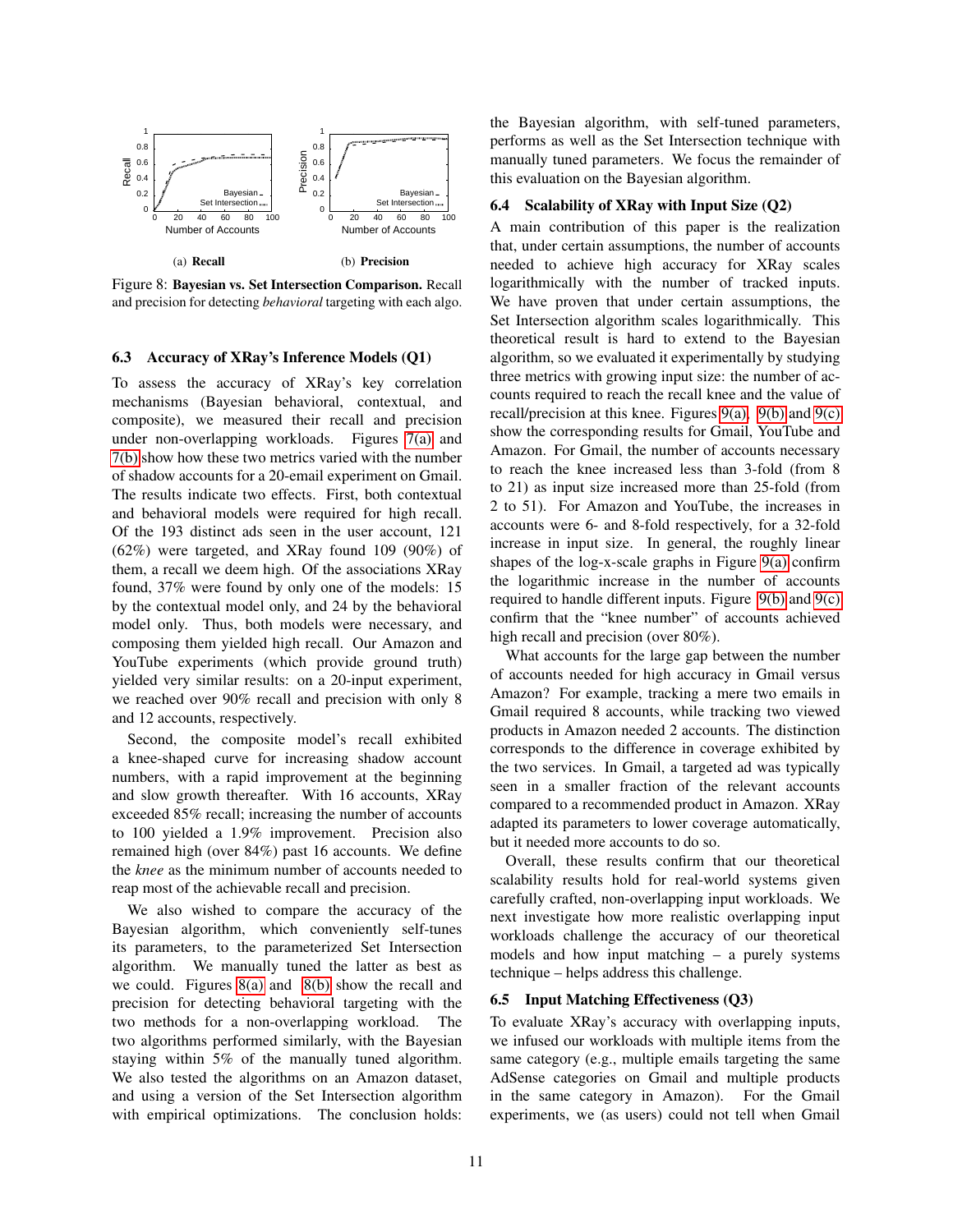<span id="page-11-1"></span>

Figure 9: Scalability. (a) Number of accounts required to achieve the knee accuracy for varied numbers of inputs. (b), (c) Recall/precision achievable with the number of accounts in (a). Behavioral uses the Bayesian algorithm.

<span id="page-11-4"></span>

<span id="page-11-5"></span>Figure 10: Input Matching effectiveness. Behavioral (Bayesian) recall and precision in Gmail with overlapping inputs, with and without Matching.

targeted a specific email from a group of similar emails. We therefore ran two different types of experiments: (1) a controlled, albeit unrealistic, one for Gmail, and (2) a more realistic one for Amazon.

For Gmail, our controlled experiment replicated various emails *identically* in a user's inbox: 1 email was replicated 4 times, 2 emails 3 times, 4 emails 2 times, and 12 were single, for a total of 30 emails. This end-ofa-spectrum workload demonstrates how matching works ideally. XRay matched *all* redundant emails correctly. More importantly, Figures [10\(a\)](#page-11-4) and [10\(b\)](#page-11-5) show XRay's precision/recall with and without matching-aware placement for XRay's behavioral model, the only model improved by matching. Without input matching, XRay struggled to find differential signals: even with 35 shadow accounts for a 30-email experiment, recall was only 48%. With input matching, XRay's correlation model drew a stronger signal from each account and attained close to 70% recall for 16 accounts.

For Amazon, we created an overlapping workload by selecting three *distinct* products in each of six product categories (e.g., from the Outdoor & Cycling category, we selected a helmet, pedals, and shoes). With a total workload of 18 products, XRay's input matching matched all but one item (shoes) into its correct group. With the new grouping, XRay's recall improved by <span id="page-11-3"></span><span id="page-11-2"></span>a factor of 3 (from 30% to 93%) compared to the no-matching case for 18 products with 10 accounts; precision was 2.6 times higher (from 34% to 88%).

These results demonstrate that XRay's matching scheme is both portable across Web services and essential for high accuracy with overlapping workloads.

# <span id="page-11-0"></span>6.6 Anecdotal Use Experience (Q4)

To gain intuition into XRay's value in practice, we ran a small-scale, anecdotal experiment that looked for ads attracted by a few specific topics in Gmail. We created emails focused on a few topics, including cancer, Alzheimer, depression, HIV, race, homosexuality, pregnancy, divorce, debt, and others. Each email consisted of a number of keywords closely related to one topic (e.g., the depression-related email included *depression*, *depressed*, and *sad*; the homosexuality email included *gay*, *homosexual*, and *lesbian*). We then launched XRay/Gmail's ad collection several times at intervals of two days, and examined its targeting associations. Figure [11](#page-12-1) shows example XRay associations for each of the topics we considered, along with its confidence scores and some of the raw data behind its scores (see §??). We conservatively show only a select few of the ads we gathered, for which XRay's confidence – particularly in behavioral score – was particularly high. While our experiment is too small to draw definitive and detailed conclusions about ad targeting in Gmail, we make three high-level observations from our experience.

First, our small-scale experiment confirms that it is possible to target sensitive topics in users' inboxes. For example, all disease-related emails, except for the HIV-related one, correlated very strongly with various ads. For example, Pregnancy, homosexuality, race, divorce, and debt also attracted ads. Interestingly, our experience suggests that disease- and Overall, we have been surprised . For instance, ads 7/8, 15/16, and 17 target race, sexual orientation and cancer, respectively. The ads we observed were mostly benign or even positive. However, if no keyword in the ad suggested relation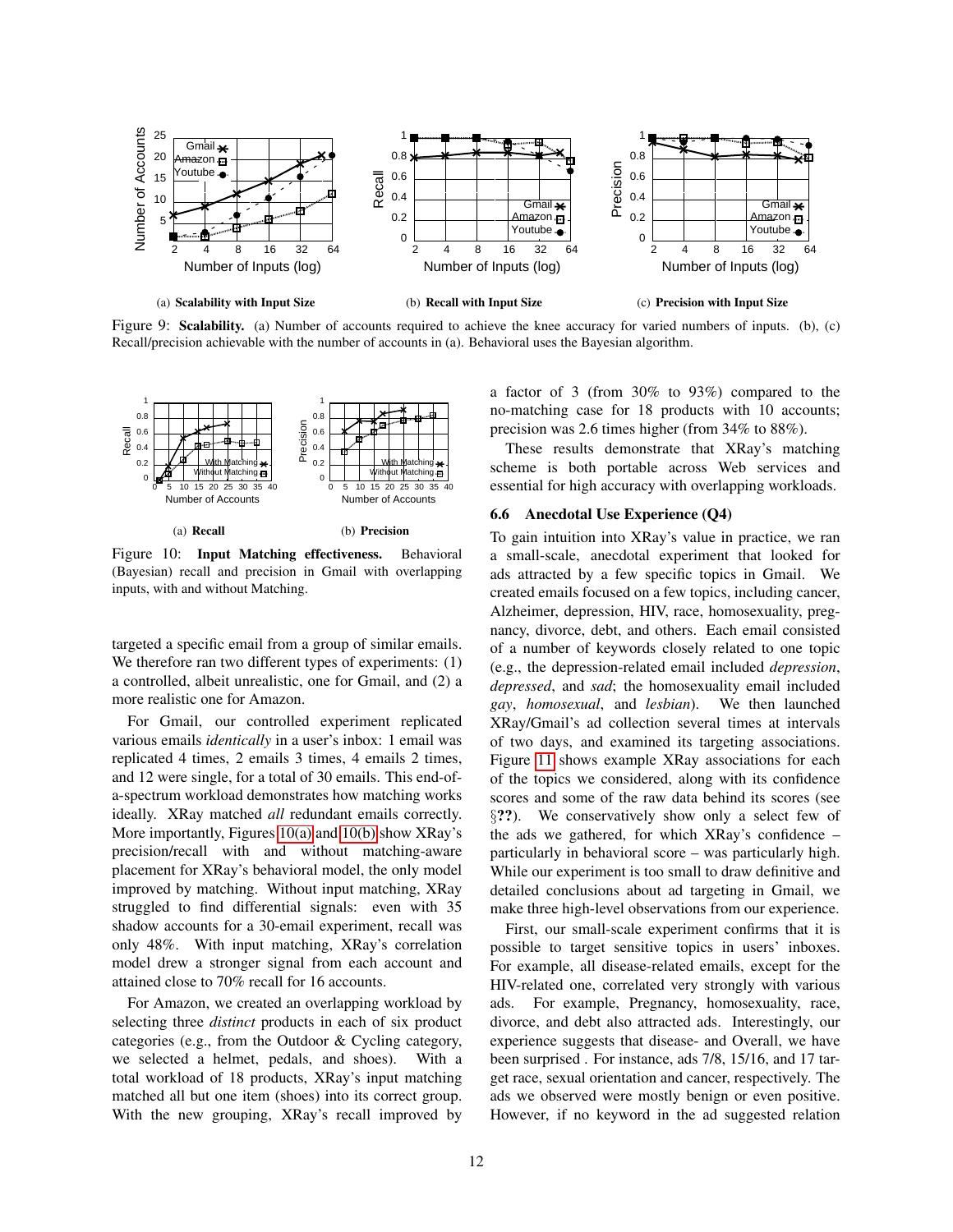| <b>Topic</b>  | <b>Targeted</b>                     | <b>XRay</b>   | # Accounts         |
|---------------|-------------------------------------|---------------|--------------------|
|               | Ads                                 | <b>Scores</b> | & Displays         |
|               | <b>Black Mold Allergy Symptoms?</b> | 0.99.         | $\overline{9/9}$ , |
| Alzheimer     | Expert to remove Black Mold.        | 0.05          | 61/198             |
|               | Adult Assisted Living.              | 0.99,         | 8/8,               |
|               | Affordable Assisted Living.         | 0.99          | 12/14              |
|               | Ford Warriors in Pink.              | 0.96.         | $\overline{9/9}$ . |
| Cancer        | Join The Fight.                     | 0.98          | 1022/1106          |
|               | Rosen Method Bodywork for           | 0.98.         | 7/7.               |
|               | physical or emotional pain.         | 0.05          | 24/598             |
|               | Shamanic healing over               | 0.99.         | 16/16.             |
| Depression    | the phone.                          | 0.99          | 117/117            |
|               | Text Coach - Get the girl           | 0.93,         | 7/7,               |
|               | you want and Desire.                | 0.04          | 31/276             |
|               | Racial Harassment?                  | 0.99,         | $10/10$ ,          |
| African       | Learn your rights now.              | 0.2           | 851/5808           |
| American      | Racial Harassment.                  | 0.99.         | $10/10$ ,          |
|               | Hearing racial slurs?               | 0.2           | 627/7172           |
|               | SF Gay Pride Hotel.                 | 0.99.         | 9/9.               |
| Homosexuality | Luxury Waterfront.                  | 0.1           | 50/99              |
|               | Cedars Hotel Loughborough,          | 0.96,         | 8/8.               |
|               | 36 Bedrooms, Restaurant, Bar.       | 1.0           | 36/43              |
|               | Ralph Lauren Apparel.               | 0.99.         | 10/10.             |
|               | Official Online Store.              | 0.6           | 85/181             |
| Pregnancy     | Clothing Label-USA.                 | 0.99,         | $9/9$ ,            |
|               | Best Custom Woven Labels.           | 1.0           | 14/14              |
|               | Find Baby Shower Invitations.       | 0.99,         | 9/9,               |
|               | Get Up To (60% Off) Here!           | 1.0           | 22/22              |
|               | Law Attorneys specializing          | 0.99.         | 9/9.               |
| Divorce       | in special needs kids education.    | 0.99          | 635/666            |
|               | Cerbone Law Firm, Helping           | 0.99.         | 10/10.             |
|               | Good People Thru Bad Times          | 1.0           | 94/94              |
|               | Maui Beach Weddings Serving.        | 0.99.         | 7/7.               |
| Enough with   | Affordable ceremonies.              | 0.0           | 2/728              |
| this marriage | Romantic Wedding.                   | 0.99,         | 8/8,               |
|               | Ceremony Planning.                  | 0.04          | 4/31               |
|               | Take a New Toyota Test Drive,       | 0.99,         | 7/7.               |
|               | Get a \$50 Gift Card On The Spot.   | 0.9           | 58/65              |
| <b>Debt</b>   | Great Credit Cards Search.          | 0.99.         | 9/9.               |
|               | Apply for VISA, MasterCard          | 0.0           | 151/2358           |
|               | Stop Creditor Harassment,           | 0.99,         | $8/8$ ,            |
|               | End the Harassing Calls.            | 0.96          | 256/373            |

<span id="page-12-1"></span>Figure 11: Example Targeted Ads Uncovered by XRay. Columns three and four show the same data as columns four and five in Figure [6.](#page-9-3)

with sensitive topics (e.g., ad 17), a users clicking on the ad may not realize that they could be disclosing private information to advertisers. This case inspired Scenario 2 in §[2.1.](#page-1-0) Suppose an insurance company wanted to gain insight into pre-existing conditions of its customers before signing them up. It could create two ad campaigns – one that targets cancer and another youth – and assign different URLs to each campaign. It could then offer higher premium quotes to visitors who come through the cancer-related ads to discourage them from signing up while offering lower premium quotes to those who come through youth-related ads.

Second, our experiments suggest that some advertisers use targeting capabilities to focus their campaigns on vulnerable subgroups. In one case, a shamanic phone healing service heavily targeted keywords in our depression email (ad 1). In another case, our "broke" email attracted many personal loan offers (ad 10) and deals with high scam potential (ad 11). Whether these practices are fair is beyond the scope of this work, but we believe that informed users are empowered users.

Third, many cases, targeting did not have a good semantic understanding of the emails. For instance, an email about divorce, that also contained the word marriage received many ads about wedding ceremonies, like ad 13. The TV Show email also contained the word "watch" and hence got targeted heavily by watch brands (ads 5 and 6). Context does not seem to be used to disambiguate specific keywords. We could not tell if the targeting algorithm were incapable of such semantic analysis, or if the feature were not exposed or used by advertisers.

These results show probable correlations, although we cannot be sure that they denote targeting. However, we selected only those cases with strong evidence of correlation between email and ad.

#### 6.7 Summary

Our evaluation results show that XRay supports finegrained, accurate data tracking in popular Web services, scales well with the size of data being tracked, is general and flexible enough to work efficiently for three Web services, and robustly uses systems techniques to discover associations when ad contents provide no indication of them. We next discuss how XRay meets its last goal: robustness against honest-but-curious attackers.

### <span id="page-12-0"></span>7 Security Analysis

As stated in §[3.3,](#page-4-0) two threat models are relevant for XRay and applicable to different use cases. First, an *honest-but-curious* Web service does not attempt to frustrate XRay, but it could incorporate defenses against typical Web attacks, such as DDoS or spam, that might interfere with XRay's functioning. Second, a *malicious service* takes an adversarial stand toward XRay, seeking to prevent or otherwise disrupt its correlations. Our current XRay prototype is robust against the former threat and can be extended to be so against the latter. In either case, third-party advertisers are untrusted and can attempt to frustrate XRay's auditing. We discuss each threat in turn. Non-Malicious Web Services. Many services incorporate protections against specific automated behaviors. For example, Google makes it hard to create new accounts, although doing so remains within reach. Moreover, many services actively try to identify spammers and click fraud. Gmail includes sophisticated spam filtering mechanisms, while YouTube rate limits video viewing to prevent spam video promotion. Finally, many services rate limit access from the same IP address.

XRay-based tools must be aware of these mechanisms and scale back their activities to avoid raising red flags. For example, our XRay-based tools for Gmail, YouTube, and Amazon rate limit their output collection in the shadow accounts. More importantly, XRay's very design is sensitive to these challenges: by requiring as few accounts as possible, we minimize: (1) the load on the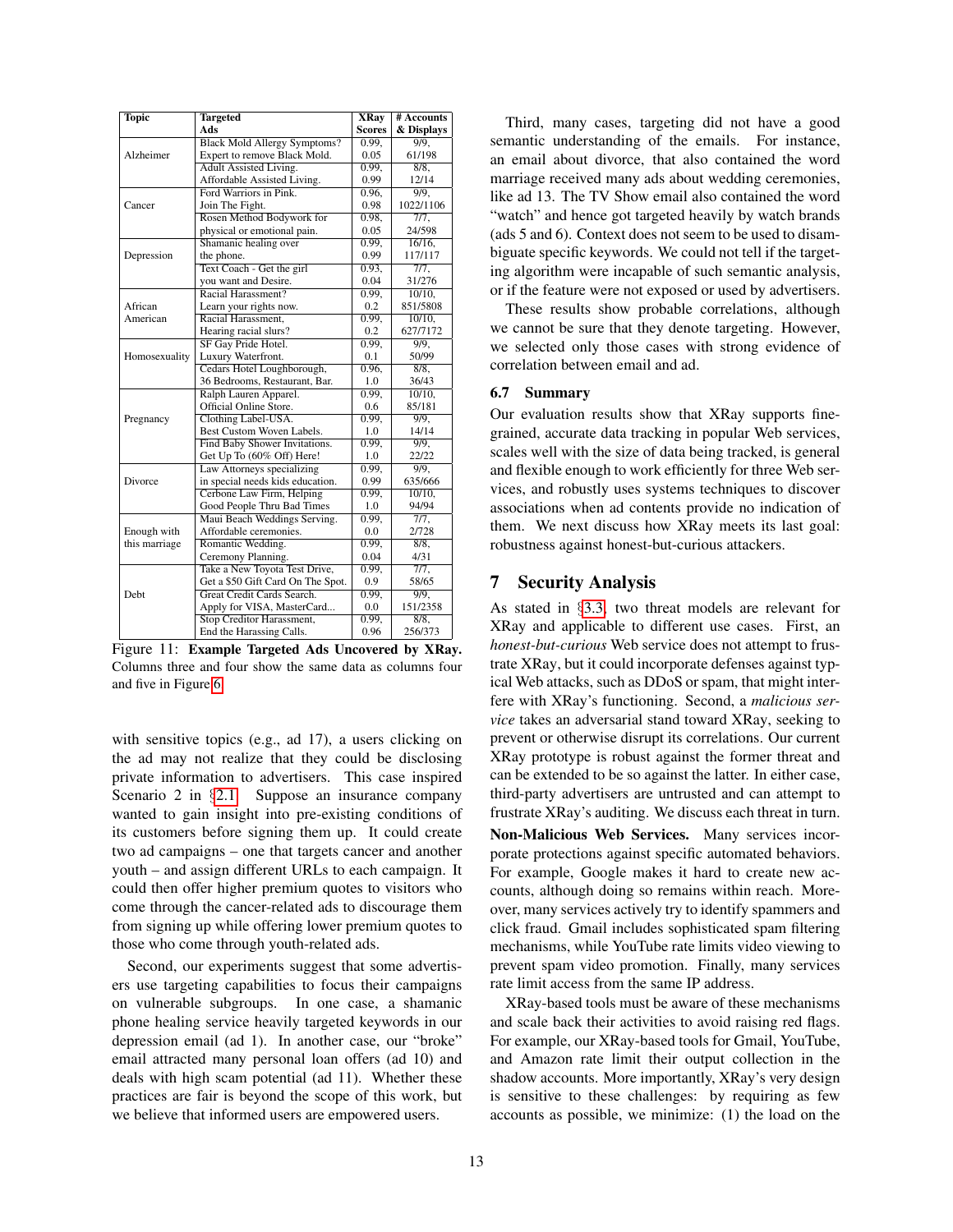service imposed by auditing, and (2) the amount of input replication across shadow accounts. Moreover, XRay's workloads are often atypical of spam workloads. Our XRay Gmail plugin sends emails from one to a few other accounts, while spam is sent from one account to many other accounts.

Malicious Third-Party Advertisers. Third-party advertisers have many ways to obfuscate their targeting from XRay, particularly if it may arouse a public outcry. First, an advertiser could purposefully weaken its targeting by, for example, targeting the same ad 50% on one topic and 50% on another topic. This weakens input/output correlation and may cause XRay to infer untargeting. However, it also makes the advertisers' targeting less effective and potentially more ambiguous if their goal is to learn specific sensitive information about users. Second, an advertiser might target complex combinations of inputs that XRay's basic design cannot discover. We show in Appendix an example of how advertisers might use it, and that our theoretical results extend to those combinations. It also extends our theoretical models so they can detect targeting on linear combinations with only a constant factor increase in the number of accounts. We plan to incorporate and evaluate these extensions in a future prototype.

Malicious Web Services. A malicious service could identify and disable shadow accounts. Identification could be based on abnormal traffic (successive reloads of email pages), data distribution within accounts (one account with lots of data, several others with subsets of it), and perhaps more. XRay could be extended to add randomness and deception (e.g., fake emails in shadow accounts, vary email copies). More importantly, a collaborative approach to auditing, in which users contribute their ads and input topics in an privacy-preserving way is a promising direction for strengthening robustness against attacks. Web services cannot, after all, disable legitimate user accounts to frustrate auditing. We plan to pursue this direction in future work.

## <span id="page-13-1"></span>8 Discussion

XRay takes a significant step toward providing data management transparency in Web services. As an initial effort, it has a number of limitations. First, both the Set Intersection and Bayesian algorithms assume independent targeting across accounts and over time. In reality, ad targeting is not always independent across either. For example, advertisers set daily ad budgets. When the budget runs out, an ad can stop appearing in accounts midexperiment even though it has the targeted attributes. The system might incorrectly assume that no targeting is taking place, when it could resume the next day. XRay takes reduced coverage into account, but differences between ads can let some targeting pass unnoticed. XRay does not currently account for these dependencies, but estimating their impact is an important goal for future work.

Second, we assume that targeting noise is bounded and smaller than the targeting signal. While this condition seems to hold on the evaluated services, other services making more local decisions may be harder to audit. For instance, a social network (e.g., Facebook) could target ads based on friends' information. The noise created by the environment could potentially be as high as the targeting signal. A future solution might be to create shadow accounts with the same friends or shadows of friends.

Third, XRay uses Web services atypically. To the best of our knowledge, it does not violate any terms of service. It does, however, collect ads paid for by advertisers to detect correlation. Ad payment is per impression and pay per click. The former is vastly less expensive than the latter [\[34\]](#page-15-21). XRay creates false impressions only but never clicks on ads. A back-of-the-envelope calculation using impression pricing from [\[34\]](#page-15-21) of \$0.6/thousand impressions reveals that XRay's cost should be minimal: at most 50 cents per ad for our largest experiments.

Despite these limitations, XRay has proven itself useful for many needs, particularly in an auditing context. An auditor can craft inputs that avoid many of these limitations. For example, emails can be written to avoid as much overlap as possible and keep the size of inputs used for targeting within reasonable bounds. We hope that XRay's solid correlation components will streamline much-needed investigations – by researchers, journalists, or the FTC – into how personal data is being used.

## <span id="page-13-0"></span>9 Related Work

While §[2.2](#page-2-0) covered Web data protection and auditing related works, we next cover other related topics. Our work relates to recent efforts to measure various forms of personalization, such as search [\[21,](#page-14-4) [46\]](#page-15-10), pricing [\[33\]](#page-15-11), and ad discrimination [\[41\]](#page-15-22). These efforts start from the assumption that personalization has a dark side (e.g., censorship [\[46\]](#page-15-10), filter bubble [\[21\]](#page-14-4)). They generally employ a methodology similar in spirit to differential correlation, but their goals differ from ours. They aim to quantify *how much* output is personalized and what *type* of information is used overall (be it a user's geography, demographic attributes, or past behavior). In contrast, XRay seeks to provide fine-grained diagnosis of which *input data* generates which personalized results. Through its scaling mechanisms – unique in the personalization and data tracking literature – XRay scales well even when the relevant inputs are many and unknown in advance.

Our work also relates to a growing body of research measuring advertising networks. These networks, notably complex and difficult to crawl [\[3\]](#page-14-17), are rendered opaque by the need to combat click fraud [\[9\]](#page-14-18), and have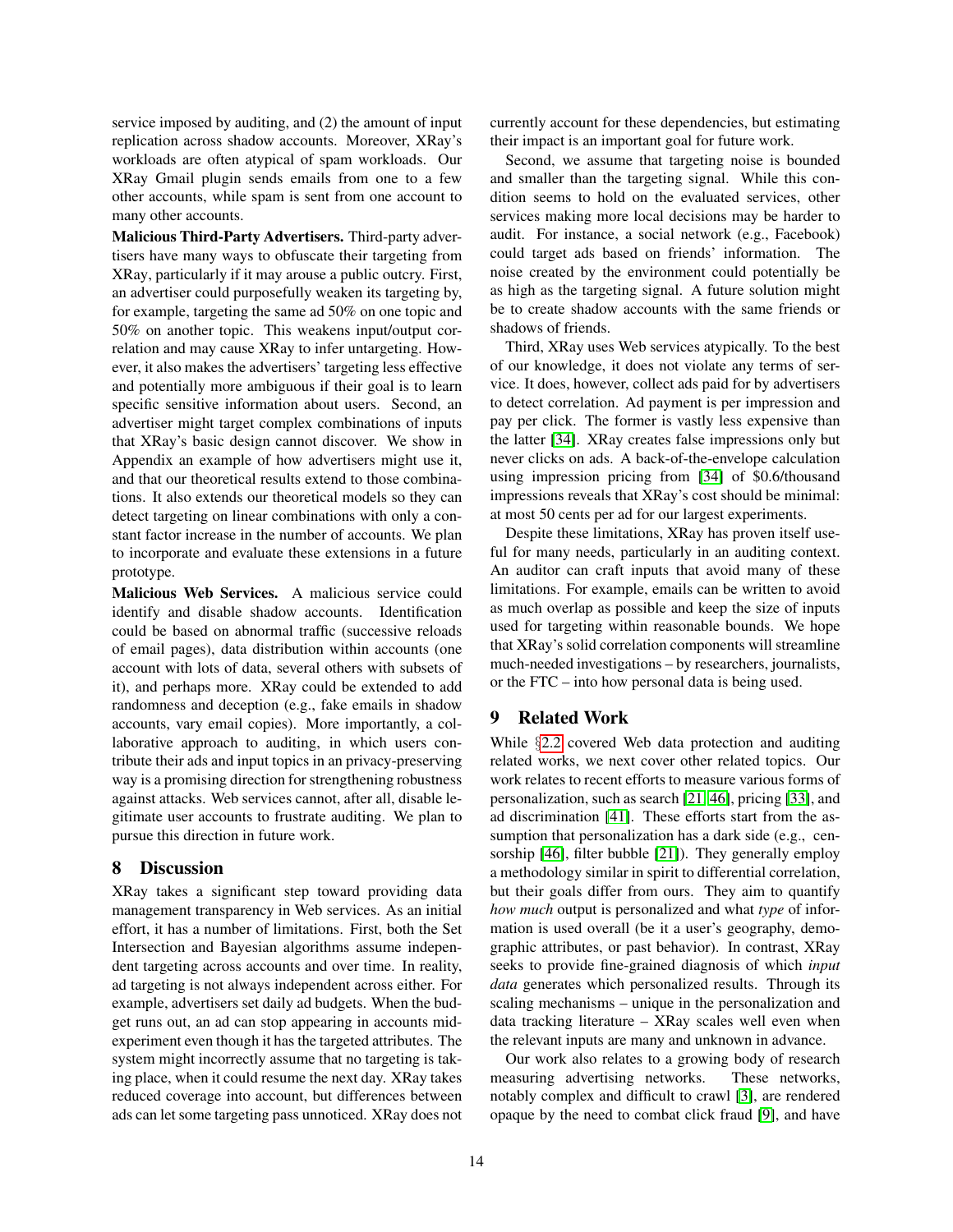been shown to be susceptible to leakage [\[27\]](#page-15-23) and profile reconstruction attacks [\[6\]](#page-14-19). As for other personalization, prior studies have focused mostly on macroscopic trends (e.g., What fraction of ads are targeted overall?) [\[3\]](#page-14-17) or qualitative trends (e.g., Which ads are targeted toward gay males?) [\[20\]](#page-14-5). Various studies showed traces – but not a prevalence – of potential abuse through concealed targeting [\[20\]](#page-14-5) and data exchange between services [\[45\]](#page-15-24). These works primarily focus on display advertising, and each distinguishes contextual advertising using a specific classifier with semantic categories obtained from Google's Ad Preferences Managers or another public API [\[31\]](#page-15-25).

XRay departs significantly from these works. First, since it entirely ignores the content and even the domain of targeting, it is readily applied as-is to ads in Gmail, product recommendations, and videos. Second, while previous methods label ads as "behavioral" in bulk once other explanations fail [\[31\]](#page-15-25), XRay remains grounded on positive evidence of targeting, and it determines to *which* inputs an output should be attributed. Third, XRay's mechanisms to avoid exponential input placement and deal with overlapping inputs are unprecedented in the Web-data-tracking context. While they resemble *black box* software testing [\[4\]](#page-14-20), the specific targeting assumption we leverage have, to our knowledge, no prior equivalent.

### 10 Conclusions

The tracking of personal data usage poses unique challenges. XRay shows for the first time that accurate, *fine-grained* tracking need not compromise portability and scalability. For users who care about *which* piece of their data has been targeted, it offers a unique level of precision and protection. Our work calls for and promotes the best practice of voluntary transparency, while at the same time empowering investigators and watchdogs with a significant new tool for increased vigilance.

### 11 Acknowledgements

We extend special thanks to our shepherd, Dan Boneh, for his valuable guidance. We also thank the anonymous reviewers and numerous colleagues who have given us feedback, including: Jonathan Bell, Sandra Kaplan, Michael Keller, Yoshi Kohno, Hank Levy, Yang Tang, Nicolas Viennot, and Junfeng Yang. This work was supported by funds from DARPA Contract FA8650-11- C-7190, NSF CNS-1351089, Google, and Microsoft.

## **References**

- <span id="page-14-6"></span>[1] Adblock plus - surf the web without annoying ads! [https://adblockplus](https://adblockplus.org).org.
- <span id="page-14-16"></span>[2] I. Amazon. Amazon taxonomy. [http://serv](http://services.amazon.com/services/soa-approval-category.htm#openCategories) ices.amazon.[com/services/soa-approval](http://services.amazon.com/services/soa-approval-category.htm#openCategories)category.[htm#openCategories](http://services.amazon.com/services/soa-approval-category.htm#openCategories).
- <span id="page-14-17"></span>[3] P. Barford, I. Canadi, D. Krushevskaja, Q. Ma, and S. Muthukrishnan. Adscape: Harvesting and Analyzing Online Display Ads. *WWW '14: Proceedings of the 23nd international conference on World Wide Web*.
- <span id="page-14-20"></span>[4] B. Beizer. *Black-Box Testing*. Techniques for Functional Testing of Software and Systems. John Wiley & Sons, May 1995.
- <span id="page-14-10"></span>[5] D. Boneh, G. Crescenzo, R. Ostrovsky, and G. Persiano. Public Key Encryption with Keyword Search. In *Proc. of the ACM European Conference on Computer Systems (EuroSys)*, pages 506–522. Springer Berlin Heidelberg, Berlin, Heidelberg, 2004.
- <span id="page-14-19"></span>[6] C. Castelluccia, M. A. Kaafar, and M. Tran. Betrayed by your ads! *PETS'12: Proceedings of the 12th international conference on Privacy enhancing technologies*, 2012.
- <span id="page-14-2"></span>[7] W. Cheng, O. Zhao, B. Yu, and S. Hiroshige. Tainttrace: Efficient flow tracing with dynamic binary rewriting. In *Proceedings of the 11th IEEE Symposium on Computers and Communications*. IEEE Computer Society, 2006.
- <span id="page-14-14"></span>[8] Chrome web store - collusion for chrome. [https://chro](https://chrome.google.com/webstore/detail/collusion-for-chrome/ganlifbpkcplnldliibcbegplfmcfigp) me.google.[com/webstore/detail/collusion-for](https://chrome.google.com/webstore/detail/collusion-for-chrome/ganlifbpkcplnldliibcbegplfmcfigp)[chrome/ganlifbpkcplnldliibcbegplfmcfigp](https://chrome.google.com/webstore/detail/collusion-for-chrome/ganlifbpkcplnldliibcbegplfmcfigp).
- <span id="page-14-18"></span>[9] V. Dave, S. Guha, and Y. Zhang. Measuring and fingerprinting click-spam in ad networks. In *SIGCOMM '12: Proceedings of the ACM SIGCOMM 2012 conference on Applications, technologies, architectures, and protocols for computer communication*. ACM Request Permissions, Aug. 2012.
- <span id="page-14-3"></span>[10] N. Diakopoulos. Algorithmic accountability reporting: On the investigation of black boxes. Tow Center for Digital Journalism, Columbia University. February, 2014.
- <span id="page-14-8"></span>[11] R. Dingledine, N. Mathewson, and P. Syverson. Tor: The second-generation onion router. *Technical Report*, 2004.
- <span id="page-14-0"></span>[12] W. Enck, P. Gilbert, B. gon Chun, L. P. Cox, J. Jung, P. McDaniel, and A. N. Sheth. TaintDroid: An information-flow tracking system for realtime privacy monitoring on smartphones. In *Proc. of the USENIX Symposium on Operating Systems Design and Implementation (OSDI)*, 2010.
- <span id="page-14-13"></span>[13] M. Fredrikson and B. Livshits. RePriv: Re-imagining Content Personalization and In-browser Privacy. *2011 IEEE Symposium on Security and Privacy*, pages 131–146, 2011.
- <span id="page-14-9"></span>[14] R. Geambasu, T. Kohno, A. Levy, and H. M. Levy. Vanish: Increasing data privacy with self-destructing data. In *Proc. of USENIX Security*, 2009.
- <span id="page-14-11"></span>[15] C. Gentry. Fully homomorphic encryption using ideal lattices. In *Proc. of the ACM Symposium on Theory of Computing (STOC)*, 2009.
- <span id="page-14-1"></span>[16] D. B. Giffin, A. Levy, D. Stefan, and D. Terei. Hails: Protecting data privacy in untrusted web applications. *10th Symposium on . . .* , 2012.
- <span id="page-14-15"></span>[17] I. Google. Adsense categories. [https://support](https://support.google.com/adsense/answer/3016459).googl e.[com/adsense/answer/3016459](https://support.google.com/adsense/answer/3016459).
- <span id="page-14-12"></span>[18] V. Goyal, O. Pandey, A. Sahai, and B. Waters. Attribute-based encryption for fine-grained access control of encrypted data. In *Proc. of the ACM Conference on Computer and Communications Security (CCS)*, 2006.
- <span id="page-14-7"></span>[19] T. Guardian. Snapchat's expired snaps are not deleted, just hidden — media network - partner zone infosecurity — guardian professional. http://www.[theguardian](http://www.theguardian.com/media-network/partner-zone-infosecurity/snapchat-photos-not-deleted-hidden).com/media[network/partner-zone-infosecurity/snapcha](http://www.theguardian.com/media-network/partner-zone-infosecurity/snapchat-photos-not-deleted-hidden) [t-photos-not-deleted-hidden](http://www.theguardian.com/media-network/partner-zone-infosecurity/snapchat-photos-not-deleted-hidden).
- <span id="page-14-5"></span>[20] S. Guha, B. Cheng, and P. Francis. Challenges in measuring online advertising systems. In *IMC '10: Proceedings of the 10th annual conference on Internet measurement*. ACM Request Permissions, Nov. 2010.
- <span id="page-14-4"></span>[21] A. Hannak, P. Sapiezynski, A. M. Kakhki, B. Krishnamurthy, D. Lazer, A. Mislove, and C. Wilson. Measuring personalization of web search. In *WWW '13: Proceedings of the 22nd international conference on World Wide Web*. International World Wide Web Conferences Steering Committee, May 2013.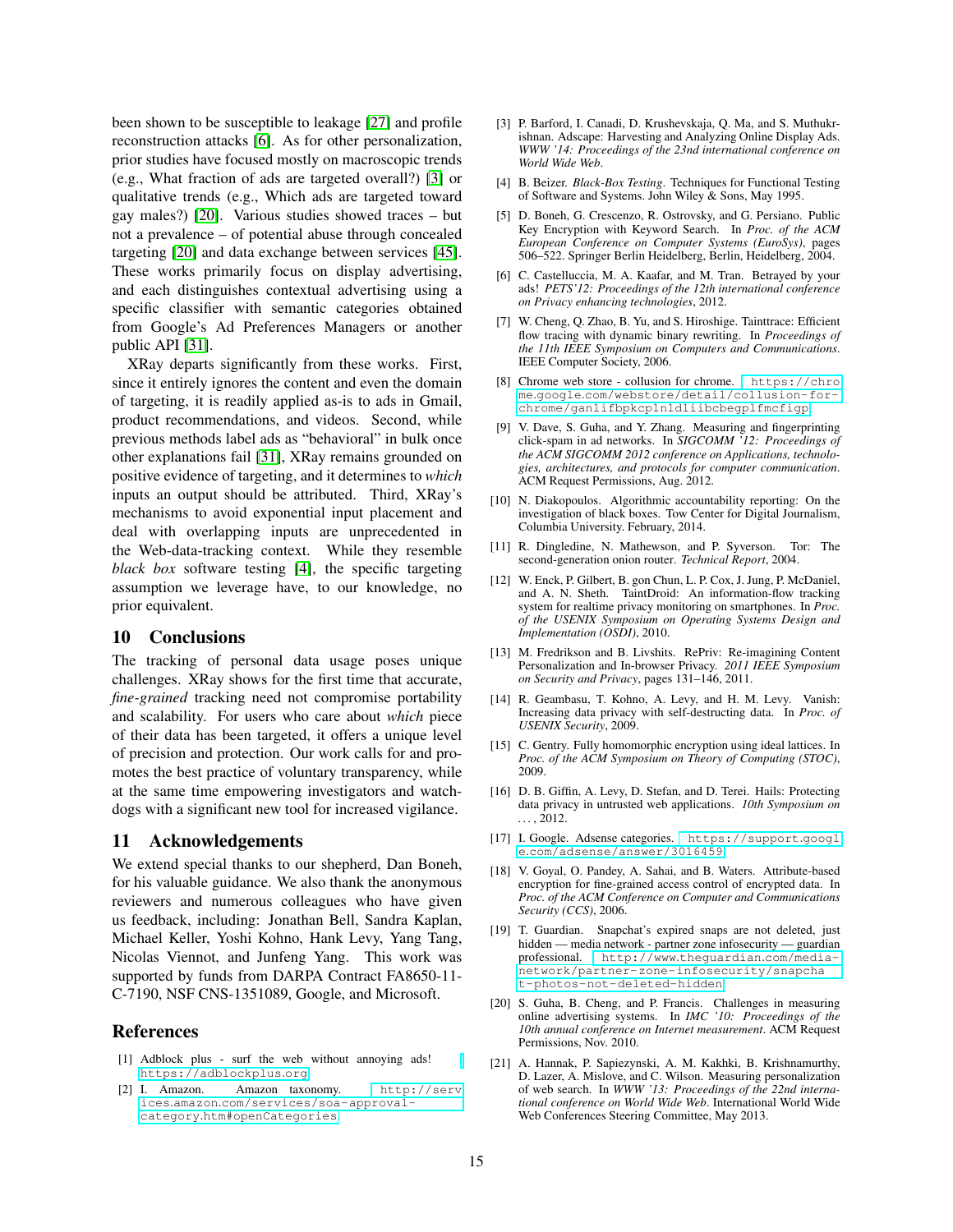- <span id="page-15-2"></span>[22] A. L. Hughes and L. Palen. Twitter adoption and use in mass convergence and emergency events. *International Journal of Emergency Management*, 2009.
- <span id="page-15-3"></span>[23] S. Jeff Gould. Safegov.org - google admits data mining student emails in its free education apps. [http://safego](http://safegov.org/2014/1/31/google-admits-data-mining-student-emails-in-its-free-education-apps) v.[org/2014/1/31/google-admits-data-mining](http://safegov.org/2014/1/31/google-admits-data-mining-student-emails-in-its-free-education-apps)[student-emails-in-its-free-education-apps](http://safegov.org/2014/1/31/google-admits-data-mining-student-emails-in-its-free-education-apps).
- <span id="page-15-6"></span>[24] T. W. S. Journal. On orbitz, mac users steered to pricier hotels - wsj.com. http://online.wsj.[com/news/articles](http://online.wsj.com/news/articles/SB10001424052702304458604577488822667325882) [/SB100014240527023044586045774888226673258](http://online.wsj.com/news/articles/SB10001424052702304458604577488822667325882) [82](http://online.wsj.com/news/articles/SB10001424052702304458604577488822667325882).
- <span id="page-15-7"></span>[25] T. W. S. Journal. Websites vary prices, deals based on users' information - wsj.com. [http://online](http://online.wsj.com/news/articles/SB10001424127887323777204578189391813881534).wsj.com/news/ [articles/SB1000142412788732377720457818939](http://online.wsj.com/news/articles/SB10001424127887323777204578189391813881534) [1813881534](http://online.wsj.com/news/articles/SB10001424127887323777204578189391813881534).
- <span id="page-15-8"></span>[26] A. Korolova. Privacy Violations Using Microtargeted Ads: A Case Study. In *ICDM Workshops*, 2010.
- <span id="page-15-23"></span>[27] A. Korolova. Privacy violations using microtargeted ads: A case study. *Data Mining Workshops (ICDMW), 2010 IEEE International Conference on*, pages 474–482, 2010.
- <span id="page-15-5"></span>[28] B. Krishnamurthy and C. E. Wills. On the leakage of personally identifiable information via online social networks. In *Proceedings of the 2Nd ACM Workshop on Online Social Networks*, WOSN '09, pages 7–12, New York, NY, USA, 2009. ACM.
- [29] J. Lanier. Who owns the future? p112-114. In *Who Owns the Future?* Simon and Schuster, 2013.
- <span id="page-15-20"></span>[30] Lightbeam for firefox mozilla. [http://www](http://www.mozilla.org/en-US/lightbeam/).mozilla.org [/en-US/lightbeam/](http://www.mozilla.org/en-US/lightbeam/).
- <span id="page-15-25"></span>[31] B. Liu, A. Sheth, U. Weinsberg, J. Chandrashekar, and R. Govindan. AdReveal: improving transparency into online targeted advertising. In *HotNets-XII: Proceedings of the Twelfth ACM Workshop on Hot Topics in Networks*. ACM Request Permissions, Nov. 2013.
- <span id="page-15-4"></span>[32] C. LLP. Declaration of kyle c. wong in support of google inc.'s opposition to plaintiffs' motion for class certification. http://safegov.[org/media/60266/google](http://safegov.org/media/60266/google_gmail_litigation_-_declaration_of_kyle_c.wong.pdf) gmail litigation - [declaration](http://safegov.org/media/60266/google_gmail_litigation_-_declaration_of_kyle_c.wong.pdf) of kyle c.wong.pdf.
- <span id="page-15-11"></span>[33] J. Mikians, L. Gyarmati, V. Erramilli, and N. Laoutaris. Detecting price and search discrimination on the internet. In *Proceedings of the 11th ACM Workshop on Hot Topics in Networks*, HotNets-XI, pages 79–84, New York, NY, USA, 2012. ACM.
- <span id="page-15-21"></span>[34] L. Olejnik, T. Minh-Dung, C. Castelluccia, et al. Selling off privacy at auction. In *In Proceedings of the Network and Distributed System Security Symposium (NDSS)*, 2013.
- <span id="page-15-16"></span>[35] R. A. Popa, C. M. S. Redfield, N. Zeldovich, and H. Balakrishnan. Cryptdb: Protecting confidentiality with encrypted query processing. In *Proceedings of the Twenty-Third ACM Symposium on Operating Systems Principles*, SOSP '11, pages 85–100, New York, NY, USA, 2011. ACM.
- <span id="page-15-19"></span>[36] F. Roesner. Sharemenot. [https://sharemenot](https://sharemenot.cs.washington.edu/).cs.was [hington](https://sharemenot.cs.washington.edu/).edu/.
- <span id="page-15-14"></span>[37] F. Roesner, T. Kohno, and D. Wetherall. Detecting and defending against third-party tracking on the web. In *NSDI'12: Proceedings of the 9th USENIX conference on Networked Systems Design and Implementation*. USENIX Association, Apr. 2012.
- <span id="page-15-0"></span>[38] A. Sadilek and H. Kautz. Modeling the impact of lifestyle on health at scale. In *Proceedings of the Sixth ACM International Conference on Web Search and Data Mining*. ACM Request Permissions, Feb. 2013.
- <span id="page-15-13"></span>[39] Snapchat. [http://blog](http://blog.snapchat.com/).snapchat.com/.
- <span id="page-15-12"></span>[40] Snapchat - how snaps are stored and deleted. [http:](http://blog.snapchat.com/post/50060403002/how-snaps-are-stored-and-deleted) //blog.snapchat.[com/post/50060403002/how](http://blog.snapchat.com/post/50060403002/how-snaps-are-stored-and-deleted)[snaps-are-stored-and-deleted](http://blog.snapchat.com/post/50060403002/how-snaps-are-stored-and-deleted).
- <span id="page-15-22"></span>[41] L. Sweeney. Discrimination in online ad delivery. *Communications of the ACM*, 56(5), May 2013.
- <span id="page-15-17"></span>[42] V. Toubiana, A. Narayanan, and D. Boneh. Adnostic: Privacy preserving targeted advertising. *Proc. NDSS*, 2010.
- <span id="page-15-1"></span>[43] X. Wang, M. Gerber, and D. Brown. Automatic crime prediction using events extracted from twitter posts. In S. Yang, A. Greenberg, and M. Endsley, editors, *Social Computing, Behavioral - Cultural Modeling and Prediction*, volume 7227 of *Lecture Notes in Computer Science*, pages 231–238. Springer Berlin Heidelberg, 2012.
- <span id="page-15-18"></span>[44] A. Whitten and J. D. Tygar. Why Johnny can't encrypt: A usability evaluation of PGP 5.0. In *Proc. of USENIX Security*, 1999.
- <span id="page-15-24"></span>[45] C. E. Wills and C. Tatar. Understanding What They Do with What They Know. *WPES '12: Proceedings of the 12th annual ACM workshop on Privacy in the electronic society*.
- <span id="page-15-10"></span>[46] X. Xing, W. Meng, D. Doozan, N. Feamster, W. Lee, and A. C. Snoeren. Exposing Inconsistent Web Search Results with Bobble. *Passive and Active Measurements Conference*, 2014.
- <span id="page-15-9"></span>[47] Y. Zhu, J. Jung, D. Song, T. Kohno, and D. Wetherall. Privacy scope: A precise information flow tracking system for finding application leaks. Technical Report UCB/EECS-2009-145, EECS Department, University of California, Berkeley, Oct 2009.
- <span id="page-15-15"></span>[48] P. R. Zimmermann. The official PGP user's guide. 1995.

## A Proof of Theorem [1](#page-6-2)

#### A.1 Targeting functions, Axioms and Core Family

To formalize our main result we need to carefully define how targeting works and the simple qualitative axioms that it obeys. We show in this section that, provided those axioms are satisfied, targeting can always be associated with a small number of input combinations that we call its core.

#### A.1.1 Definitions and main result

Given a fixed universe of  $N$  inputs, a *combination*  $\mathscr C$ of order *r*, also called *r* combination, is a subset of *r* elements among the *N* inputs.

Each given ad is associated with a *targeting function* defined as a mapping f from any subset  $\mathscr C$  of the N inputs into  $\{0,1\}$ , where  $f(\mathscr{C}) = 1$  denotes that an account containing  $\mathscr C$  as inputs should be targeted. By convention, untargeted ads are associated with the null function  $f(.) = 0$ . Any targeting function *f* satisfies two axioms:

- monotonicity:  $\mathscr{C} \subseteq \mathscr{C}' \implies f(\mathscr{C}) \leq f(\mathscr{C}')$ .
- input-sensitivity:  $\exists \mathscr{C}, \mathscr{C}'$  s.t.  $f(\mathscr{C}) \neq f(\mathscr{C}')$ .

Monotonicity simply reflects that an account with strictly more interest or hobbies should in theory be relevant to more ads, and never to less. Input sensitivity prevents the degenerate case where a targeting function is constant.

A *family S* of *size l* is any collection of *l* distinct combinations. The *order* of this family is defined as the largest order of a combination it contains. For any family *S*, one can define a targeting function that takes value  $f(\mathscr{C}) = 1$  whenever the subset  $\mathscr{C}$  contains at least one combination in *S*. We now show the converse also holds.

### <span id="page-15-26"></span>Lemma 1 *For each monotone, input-sensitive targeting function there exists a unique family S satisfying:*

*(i)* S has size l and order r and it explains f, which *means*  $f(\mathscr{C}) = 1$  *holds if and only if*  $\exists \mathscr{C}' \in S, \mathscr{C}' \subseteq \mathscr{C}$ *.* 

*(ii) No family of size*  $l' < l$  *explains f.* 

*(iii) No family of order*  $r' < r$  *explains f.*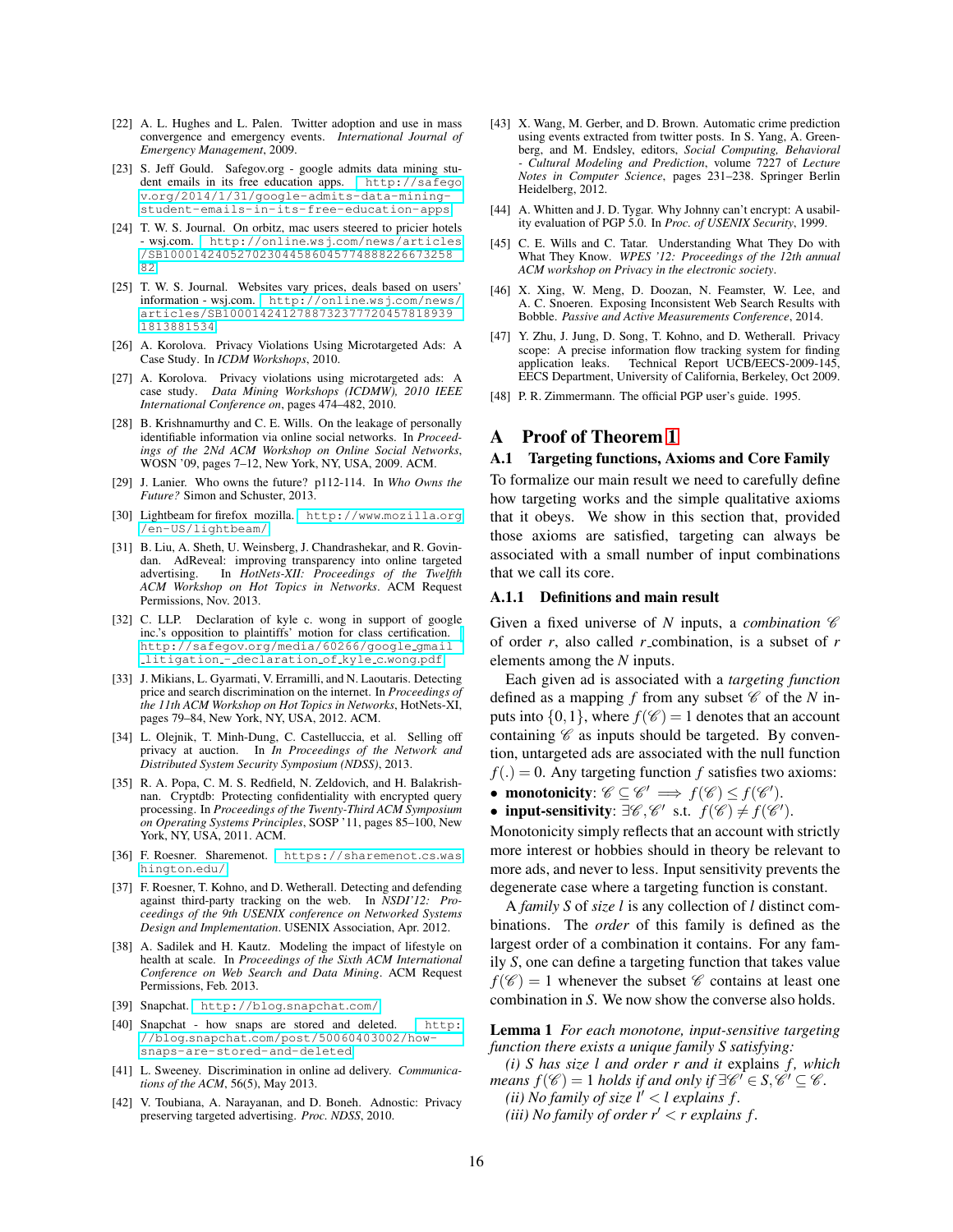Hence, associated with each ad and therefore each targeting function is a unique family of input combinations that is targeted. We call this the ad's *core family*.

Before proving the result above, we discuss its meaning and consequences. Let us first introduce a definition, the following order relation will play an important role: We say that a family *S explains* another *S'* if for any combination  $\mathcal{C}'$  in *S'* there exists a combination  $\mathcal{C} \in S$ such that  $\mathscr{C} \subseteq \mathscr{C}'$ . Note that according to the definitions above, *S* explains a function *f* if and only if it explains  $S_f = \{ \mathcal{C} \mid f(\mathcal{C}) = 1 \} = f^{-1}(\{1\}) \text{ and } S \subseteq S_f.$ 

For example, with  $n = 4$  inputs,  $S = \{ \{1,3\}, \{4\} \}$ and  $S' = \{ \{1,2,3\}, \{4\}, \{2,4\}, \{1,3\} \}$  we see that *S* explains *S'*. Intuitively, if *S* explains *S'*, then if we were to observe that all combinations in  $S'$  receive an ad, this could in theory be explained by the hypothesis that the ad is targeted at accounts which contain any of the combinations of inputs in *S*. Alternatively, if *S* does not explain  $S'$ , then it shows that  $S$  is not sufficient on its own to interpret this observation. Similarly, a family *S* explains *f* if all its combinations are relevant to the ad, and for any subset of inputs  $S'$  that leads  $f$  to take value 1, at least one combination in  $S$  is included in  $S'$ .

Note that, by definition  $S_f$  explains  $f$ , but it does not explain *f* succinctly. In particular  $S_f$  is a big family that contains a lot of combinations, and since by monotonicity we have  $f({1,...,N}) = 1$  then  $S_f$ contains the combination of all inputs (which has order *N*)). What Lemma [1](#page-15-26) and the definition of a core family indicate is that it is possible to find a *small* family, as small as possible both in terms of number and length of combinations involved, that also explains *f*. Note that this result is a consequence of the monotonicity axiom and does not hold for non-monotonic function.

Take the following example: if  $f(S) = 1$  if and only if *S* contains a particular input *D<sup>i</sup>* . *S<sup>f</sup>* contains all supersets of  $\{D_i\}$ , a family containing  $2^{N-1}$  combinations, but the family  $S = \{\{D_i\}\}\$ explains *f* as well, it is of size 1 and order 1.

**Proof:** Let  $\overrightarrow{D}_f$  be the digraph with vertex-set  $S_f$  and with arc-set  $\{ (\mathcal{C}, \mathcal{C}') | \mathcal{C} \subsetneq \mathcal{C}' \}$ . We have that  $\overrightarrow{D}_f$  is a DAG because the subset-containment relation defines a partial order. So, let *S* be the non-empty set of combinations with null in-degree in  $\overrightarrow{D}_f$ . By construction, *S* explains  $S_f$  and  $S \subseteq S_f$ , hence *S* explains *f*.

Furthermore, we claim that *S* is contained in *any* family  $S'$  explaining  $f$ : indeed, since  $S'$  is required to contain a subset of any combination  $\mathscr{C} \in S$ , and no combination of  $S_f$  is strictly contained in  $\mathscr{C}$ , then it must contain  $\mathscr{C}$ . This shows that *S* satisfies all conditions of Lemma [1.](#page-15-26) Finally, since another family explaining *f* needs to include *S*, then it will necessarily have a higher size *l*, hence *S* is the unique with both minimum size and order.  $\square$ 

Hence, associated with each ad and therefore each targeting function is a unique family of input combinations that are targeted, called the ad's *core family*, and we now sketch why it is correctly identified by our algorithm.

### <span id="page-16-0"></span>A.2 Algorithm and correctness

We first describe the gist of the proof of Theorem [1](#page-6-2) as following from two main claims. These claims are established by using properties of random subsets of elements, which we analyze before providing a formal complete proof.

#### A.2.1 Definitions and proof overview

A subset of inputs  $\mathscr C$  is an *x intersecting subset* of a family *S* (for  $0 \le x \le 1$ ) if at least a fraction *x* of the subsets in *S* intersect  $\mathcal C$  (i.e., each contains an input chosen in  $\mathcal C$ ):

$$
\{ \mathscr{S} \in S \mid \exists i \in \mathscr{C}, i \in \mathscr{S} \} \geq x \cdot |S|.
$$

Similarly, we say that S' is an *x intersecting family* of a family *S* if at least a fraction *x* of the subsets contained in  $S$  contain a combination chosen in  $S'$ :

<span id="page-16-1"></span>
$$
\{ \mathscr{S} \in S \mid \exists \mathscr{C} \in S', \mathscr{C} \subseteq \mathscr{S} \} \geq x \cdot |S|.
$$

One can immediately deduce the following lemma

**Lemma 2** *Let* S' *be an x intersecting family of*  $|S|$ ,  $\exists \mathcal{C}$ *an x\_intersecting subset of S such that*  $|\mathscr{C}| \leq |S'|$ .

Indeed, one can build  $\mathscr C$  by including for each combination of  $S'$  any single input it contains.

Overview of the proof: The gist of the argument for Theorem [1](#page-6-2) is an original connection between small intersecting subsets and the effect of a core family. Given an ad, let us denote by  $S^{(ad)}$  the family of all inputs combinations that are receiving the ad. The proof relies on the following claim: There exists a value of  $0 < x < 1$  such that with high probability an *x* intersecting subset of order  $\leq l$  exists for  $S^{(ad)}$  if and only if the ad is targeted with a core family of size  $\leq l$ . Hence, finding such subset is a sound and complete test for detecting that targeting occurs.

The proof unfolds with two complementary claims:

• **Completeness:** Let  $S^{(core)}$  be the ad's core family, then an *x*<sub>-</sub>intersecting subset of  $S<sup>(ad)</sup>$  with size  $|S<sup>(core)</sup>|$ exists.

This claim holds trivially when targeting is strict and the ad is never shown outside the target (i.e.,  $p_{\text{out}} = 0$ ). Indeed, all combinations of inputs  $\mathscr S$  seeing the ad  $(i.e., in S<sup>(ad)</sup>)$  necessarily need to be within the target (i.e.,  $f(\mathscr{S}) = 1$ ) and hence they have to include a combination chosen in  $S<sup>(core)</sup>$ . We then deduce that  $S^{(\text{core})}$  is a 1 intersecting family of  $S^{(\text{ad})}$  with size *l*, hence by Lemma [2](#page-16-1) a 1 intersecting subset exists with at most the same size.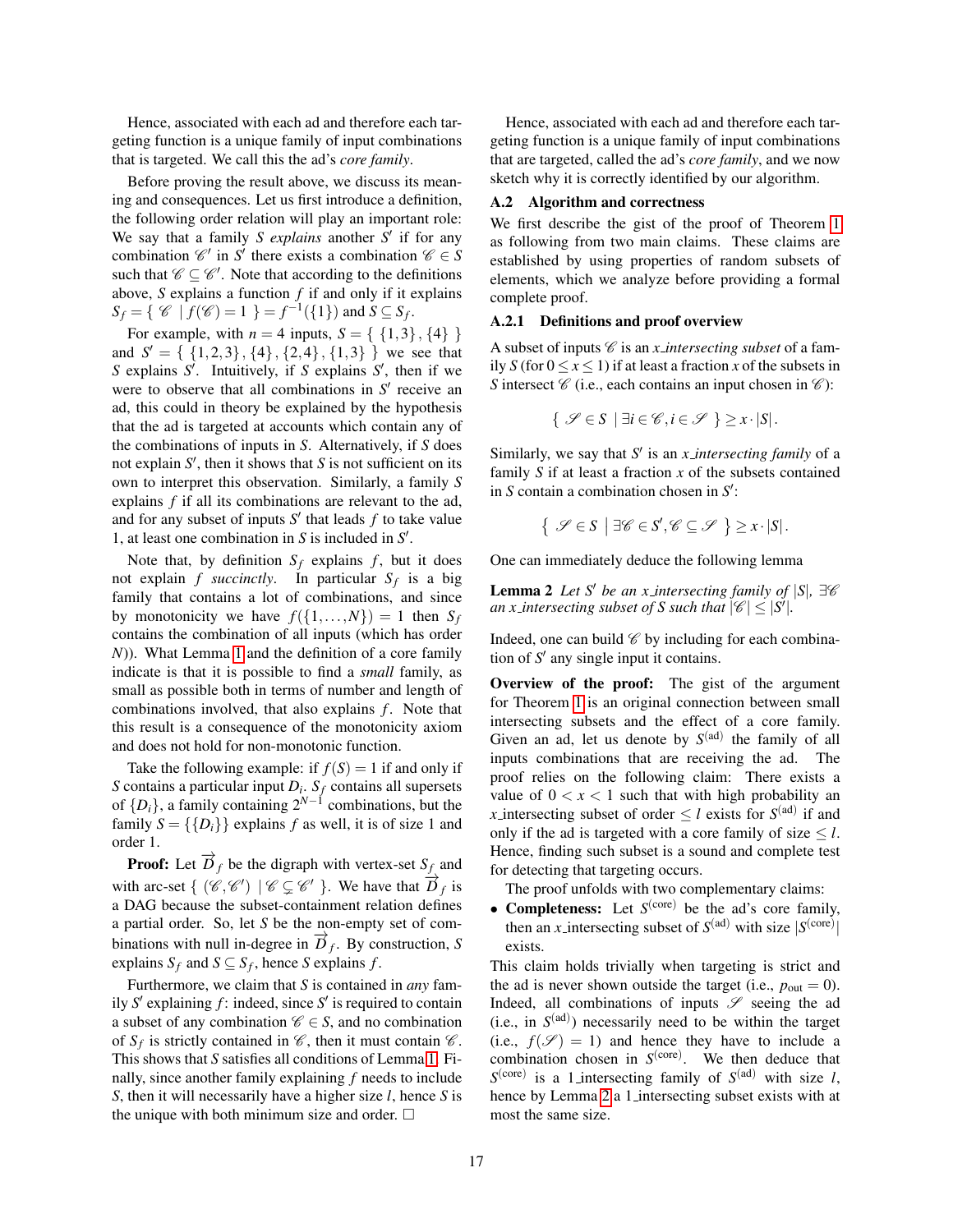When targeting is not strict (i.e.,  $p_{\text{out}} > 0$ ) it is more complicated, we can however prove that a similar claim holds for a smaller value of *x* with high probability by exploiting properties of random subsets as shown below. • Soundness: If targeting does not occur, then  $S<sup>(ad)</sup>$ 

does not admit an *x* intersecting subset of size *l*.

This claim follows naturally from the properties of random subsets and is not qualitatively surprising. However, it is important that we prove that the same value of *x* that is used for completeness also allows to obtain that property, which is why a careful analysis is required. Note also that it is critical that both properties hold using a small number *m* of accounts to test (i.e., *m* should be of the order  $ln(N)$  where *N* is the number of inputs to monitor).

Finally, while the above argument explains an algorithm can *detect* that targeting takes place, it does not explain how the core family can be *exactly computed*. Again, this can be done by leveraging stronger results of random subsets, and we present different algorithms that determine the core family with varying time-complexity tradeoff.

### A.2.2 Random subsets and probabilistic inequalities

Let us start with some definitions:

- A random *Bernoulli subset*, denoted by  $B(n, p)$ , is a subset such that any of *n* elements is contained with probability *p* independently of all others.
- A random *Bernoulli family* of size *m* is a collection of *m* independent Bernouilli subsets.

Since Bernouilli subsets and families derive from many independent decisions to include or not a single element, we will use inequalities on the distribution of sum of binary variables, especially this one due to Chernoff:

Lemma 3 *If Y is a sum of independent binary variables, let*  $\mu = \mathbb{E}[Y]$ *, we have for any*  $0 < \delta \leq 1$ *:* 

$$
\mathbb{P}\left[Y \ge (1+\delta)\mu\right] \le \exp\left(-\frac{\delta^2 \mu}{3}\right) \text{ , and}
$$
  

$$
\mathbb{P}\left[Y \le (1-\delta)\mu\right] \le \exp\left(-\frac{\delta^2 \mu}{2}\right)
$$

Thus, for any polynomial *P*, integer *N* and value  $\varepsilon > 0$ ,

$$
\mu \geq \frac{3}{\delta^2} \ln \left( \frac{2P(N)}{\varepsilon} \right) \Longrightarrow \mathbb{P} \left[ |Y - \mu| \leq \delta \mu \right] \geq 1 - \frac{\varepsilon}{P(N)}.
$$

In other words, such variable *Y* remains close to its expectation (i.e., up to a constant multiplicative factor) except on an event of polynomially small probability. This holds as soon as its expectation is at least logarithmic.

The lemma below allows us to prove soundness:

**Lemma 4** *Let*  $1 > x > 0$ ,  $l \in \mathbb{N}$ ,  $p < 1 - (1 - x)^{\frac{1}{l}}$ , and a *Bernouilli family*  $B_1(n, p), B_2(n, p), \ldots, B_m(n, p)$ *. There exists*  $C > 0$  *such that for any*  $\varepsilon > 0$  *and polynomial*  *P,* if  $m > C \cdot (l \ln(n) + \ln P(n) + \ln(1/\varepsilon))$ , then with *probability*  $(1 - \varepsilon / P(n))$  *no x\_intersecting subset exists of size l for this Bernouilli family.*

**Proof:** Let us consider an arbitrary subset  $\mathscr{C}$  of size *l*. The probability that it intersects an arbitrary Bernouilli subset is  $1 - (1 - p)^l$ . If we introduce *Y* the variable counting how many Bernouilli subset  $\mathscr C$  intersects, we observe that it is a sum of binary independent variables, with expectation  $\mu = (1 - (1 - p)^l) m$ . We also note that  $\mathscr C$  is an *x* intersecting subset exactly if  $Y \geq x_m$ . Assuming  $p < 1 - (1 - x)^{\frac{1}{l}}$  as we do,  $\mu$  is multiplicatively smaller than *xm*. Hence we can apply Chernoff Bound to conclude that  $\mathbb{P}\left[Y \geq xm\right] \leq \frac{\varepsilon}{P(n)n^{l}}$  when

$$
m \ge C \cdot \left( \ln \left( n^l P(n)/\varepsilon \right) \right), \quad \text{with } C = 3 \frac{1 - (1 - p)^l}{\left( x - \left( 1 - (1 - p)^l \right) \right)^2}.
$$

Since there are  $\binom{n}{l} \leq n^l$  choices of  $\mathcal{C}$ , by the union bound the probability that at least one of them is an *x* intersecting subset is at most  $\frac{\varepsilon}{P(n)}$ .

### A.2.3 Detailed proof

First, let us consider soundness. Assuming no targeting takes place, subsets of inputs in  $S<sup>(ad)</sup>$  are chosen independently of the inputs that they contain. Hence it is a Bernouilly family of average size  $p_{\theta}m$  with parameter *N* (the number of inputs) and  $p = \alpha$ . By choosing  $x > 1 - (1 - \alpha)^l$  and *m* sufficiently large, with very high probability no *x* intersecting subset of size *l* exists. In this case, our test correctly concludes that no targeting is taking place.

Now, let us consider completeness. We already explained why this test will be correct when the ad is received only by accounts within the target (i.e.,  $p_{\text{out}} = 0$ ) but it remains to be shown in the general case. We start from the following observation: The family  $S<sup>(ad)</sup>$ is composed of two families. The first,  $S<sup>(ad,in)</sup>$ , contains subsets of inputs that are in the target, and hence contain a combination of  $S^{(\text{core})}$ . The second,  $S^{(\text{ad,out})}$ , includes subsets that are not in the target but received the ads due to  $p_{\text{out}} > 0$ . It can be observed that the size of both families depends on the values of  $p_{\text{out}}$ ,  $p_{\text{in}}$ ,  $\alpha$ . We already know that a 1 intersecting subset of size *l* exists for  $S<sup>(ad,in)</sup>$ , that we can construct using  $S<sup>(core)</sup>$ . Note that it is also an *x* intersecting subset for  $S<sup>(ad)</sup>$ , where  $x = |S^{(ad,in)}| / (|S^{(ad,in)}| + |S^{(ad,out)}|).$ 

<span id="page-17-1"></span><span id="page-17-0"></span>Lemma 5 *We assume that targeting takes place, where the targeting function admits a core family of size l and order r, and uses targeting probability pin and pout. Let*  $x > 0$ ,  $\alpha > 0$ , and assume  $p_{out}/p_{in} < \frac{1-x}{x} \frac{\alpha^r}{1-\alpha^r}$ . *Finally*, *let*  $\mathscr C$  *be any combination.*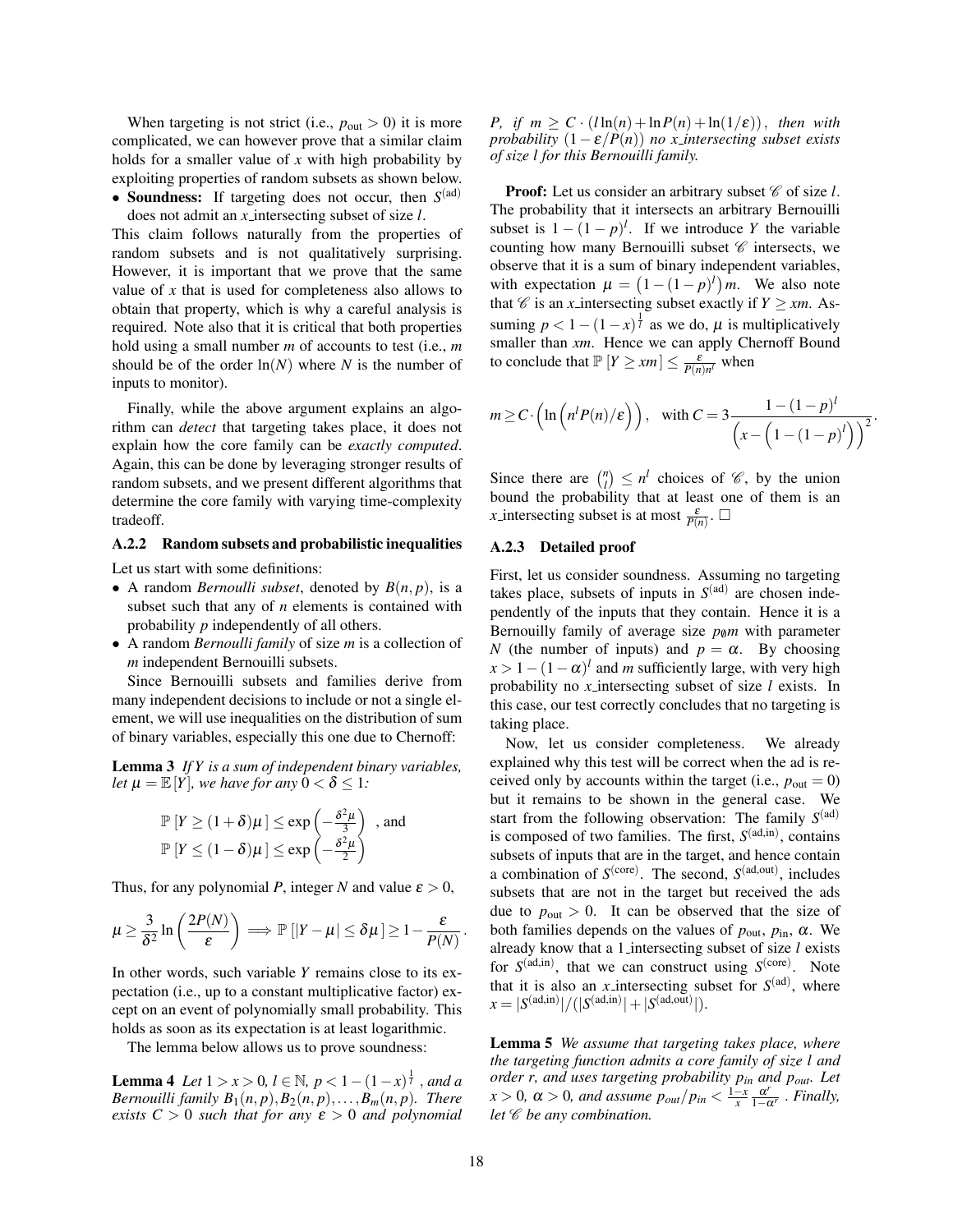*There exists*  $C > 0$  *such that for any*  $\varepsilon > 0$  *and polynomial P, whenever we have*

$$
m \geq C \cdot (\ln P(N) + \ln(1/\varepsilon)) \; .
$$

*then with probability*  $(1 - \varepsilon / P(N))$  *the following holds: among accounts containing* C *and receiving the ad, at least a fraction x of them is within the targeting scope,*

*i.e.*, 
$$
\frac{\left| \left\{ \mathcal{S} \in S^{(ad,in)} \mid \mathcal{C} \subseteq \mathcal{S} \right\} \right|}{\left| \left\{ \mathcal{S} \in S^{(ad)} \mid \mathcal{C} \subseteq \mathcal{S} \right\} \right|} \geq x.
$$

**Proof:** For each of the accounts  $A_1, \ldots, A_m$  we introduce  $Y_i$  which takes he following value:

$$
\begin{cases}\n1 & \text{if } A_j \text{ is in target, sees the ad, and } \mathcal{C} \subseteq A_j, \\
-\frac{x}{1-x} & \text{if } A_j \text{ is not in target, sees the ad, and } \mathcal{C} \subseteq A_j, \\
0 & \text{otherwise}\n\end{cases}
$$

We then introduce  $Y = \sum_{j=1}^{m} Y_j$ , which is a sum of binary independent variables. We also note that the property of the theorem holds exactly if  $Y \geq 0$ , it is then sufficient to prove that this occurs with high probability using a Chernoff bound argument.

First by the linearity of expectation we have that:

$$
\mathbb{E}[Y] = \sum_{j=1}^{m} \left( \alpha^{|\mathscr{C}|} q_{\mathscr{C}} p_{in} - \frac{x}{1-x} \alpha^{|\mathscr{C}|} (1 - q_{\mathscr{C}}) p_{out} \right)
$$
  
= 
$$
\left( q_{\mathscr{C}} p_{in} - \frac{x}{1-x} (1 - q_{\mathscr{C}}) p_{out} \right) \alpha^{|\mathscr{C}|} m,
$$

where  $q_{\mathscr{C}}$  denotes the probability for an account to be within scope knowing that it contains  $\mathscr{C}$ . This expectation is positive as long as it holds that  $p_{\text{out}}/p_{\text{in}} < \frac{1-x}{x} \frac{q_{\mathscr{C}}}{1-q}$ <del>q</del><sup>*q*</sup> ∴ Moreover, the above upper-bound is monotonically increasing with  $q_{\mathscr{C}}$ , which is at least  $\alpha^{r}$ because it suffices to complete  $\mathscr C$  with any combination of the core to be within scope. As a result, it always holds that  $\mathbb{E}[Y] > 0$  (with respect to our assumption about the ratio  $p_{\text{out}}/p_{\text{in}}$  for the lemma).

Accordingly we deduce whenever  $m \geq C \cdot \ln(P(N)/\varepsilon)$ 

with 
$$
C = \frac{2}{\alpha^{|\mathscr{C}|} q_{\mathscr{C}} p_{\text{in}}} \left( 1 - \frac{x}{1 - x} \frac{1 - q_{\mathscr{C}} p_{\text{out}}}{q_{\mathscr{C}}} \frac{p_{\text{out}}}{p_{\text{in}}} \right)^{-1}
$$
  

$$
\leq \frac{2}{\alpha^{|\mathscr{C}| + r} p_{\text{in}}} \left( 1 - \frac{x}{1 - x} \frac{1 - \alpha^{r}}{\alpha^{r}} \frac{p_{\text{out}}}{p_{\text{in}}} \right)^{-1},
$$

that  $\mathbb{P}\left[Y \geq 0\right] \geq 1 - \frac{\varepsilon}{P(N)}$  holds  $\Box$ 

Final argument. According to Lemma [5](#page-17-0) (applied with  $\mathscr{C} = \emptyset$ , the existence of an *x* intersecting set of size *l* is guaranteed with high probability, if we can satisfy the condition on *x*.

In particular, since we could a priori fix  $\alpha$  to satisfy  $x > 1 - (1 - \alpha)^l$  we have that both proof apply simultaneously whenever there exists  $0 < x < 1$  verifying:

<span id="page-18-0"></span>
$$
\frac{p_{\text{out}}}{p_{\text{in}}} < \frac{1-x}{x} \frac{(1-(1-x)^{\frac{1}{l}})^r}{1-(1-(1-x)^{\frac{1}{l}})^r} = \varphi_{l,r}(x). \tag{1}
$$

Whenever this condition is verified (i.e., whenever the gap between  $p_{\text{out}}$  and  $p_{\text{in}}$  is sufficiently large), one can choose a value of  $x$ ,  $\alpha$  and subsequently  $C$  such that if  $m \geq C \ln(n/\varepsilon)$  the detection test is correct with probability  $1 - \varepsilon/n$ .

Note that while finding an *x* intersecting subset is a sufficient evidence that targeting takes place, it does not allow us to directly compute the core family. In particular this subset is neither a combination of the core family, it is a union of elements that all appear in at least one combination of the core family, but it is not unique.

However, using this detection brick, various algorithms can be used to exhaustively search for a core family. We will also show that a polynomial-time algorithm can refine this analysis to compute the core family at the expense of a more complex recursion.

### A.2.4 When is the condition verified?

The condition of  $Eq.(1)$  $Eq.(1)$  is important because it denotes the maximum ratio  $p_{\text{out}}/p_{\text{in}}$  that can be detected by our algorithm. Intuitively, if this ratio is 1 and  $p_{\text{out}} = p_{\text{in}}$ targeting has no effect and hence its presence and its core family remains impossible to determine. Since the choice of the percentage  $x$  is a parameter of the algorithm that can be tuned (along with the value of  $\alpha$ ) it would be interesting to know under which condition we can detect targeting with the largest  $p_{\text{out}}/p_{\text{in}}$  ratio. The following lemma answers that question precisely:

**Lemma 6** *Let*  $M_{l,r} = \max_{x \in [0;1]} \varphi_{l,r}(x)$ *, we have* 

$$
\begin{cases}\n\text{if } l = 1, & M_{1,r} = 1/r, \\
\text{if } r = 1, & M_{l,1} = 1/l, \\
\text{if } r = l = n > 1, & M_{n,n} = 1/(2^n - 1)^2, \\
\text{if } r > 1, l > 1, & M_{l,r} = \frac{z^l}{1 - z^l} \frac{(1 - z)^r}{1 - (1 - z)^r},\n\end{cases}
$$

*where z is the only solution in ]0;1[ of*

$$
rz^{l+1} - l(1-z)^{r+1} - (r+l)z + l = 0,
$$

*and this maximum is attained for*  $x = 1 - z^l$ *.* 

**Proof:** When  $l = 1$  one can easily see that  $\varphi_{1,r}$  is strictly increasing on this interval and computes its limit as *x* approaches 1. A similar argument holds for  $r = 1$ .

Whenever  $r > 1$  and  $l > 1$ , introducing the new variable  $z = (1 - x)^{1/l}$  we first observe:

$$
\varphi_{l,r}(z) = f_l(z) \cdot f_r(1-z), \text{ where } f_n(z) = \frac{z^n}{1-z^n}.
$$

We observe  $\varphi'_{l,r}(z) = f'_{l}(z) \cdot f_{r}(1-z) - f_{l}(z) \cdot f'_{r}(1-z),$ and note that this derivative becomes null whenever  $f'_{l}(z)/f_{l}(z) = f'_{r}(1-z)/f_{r}(1-z)$ . Moreover, we have

$$
f'_n(z) = -\frac{lz^{n-1}}{(1 - z^n)^2}
$$
 hence  $f'_n(z)/f_n(z) = \frac{n}{z(1 - z^n)}$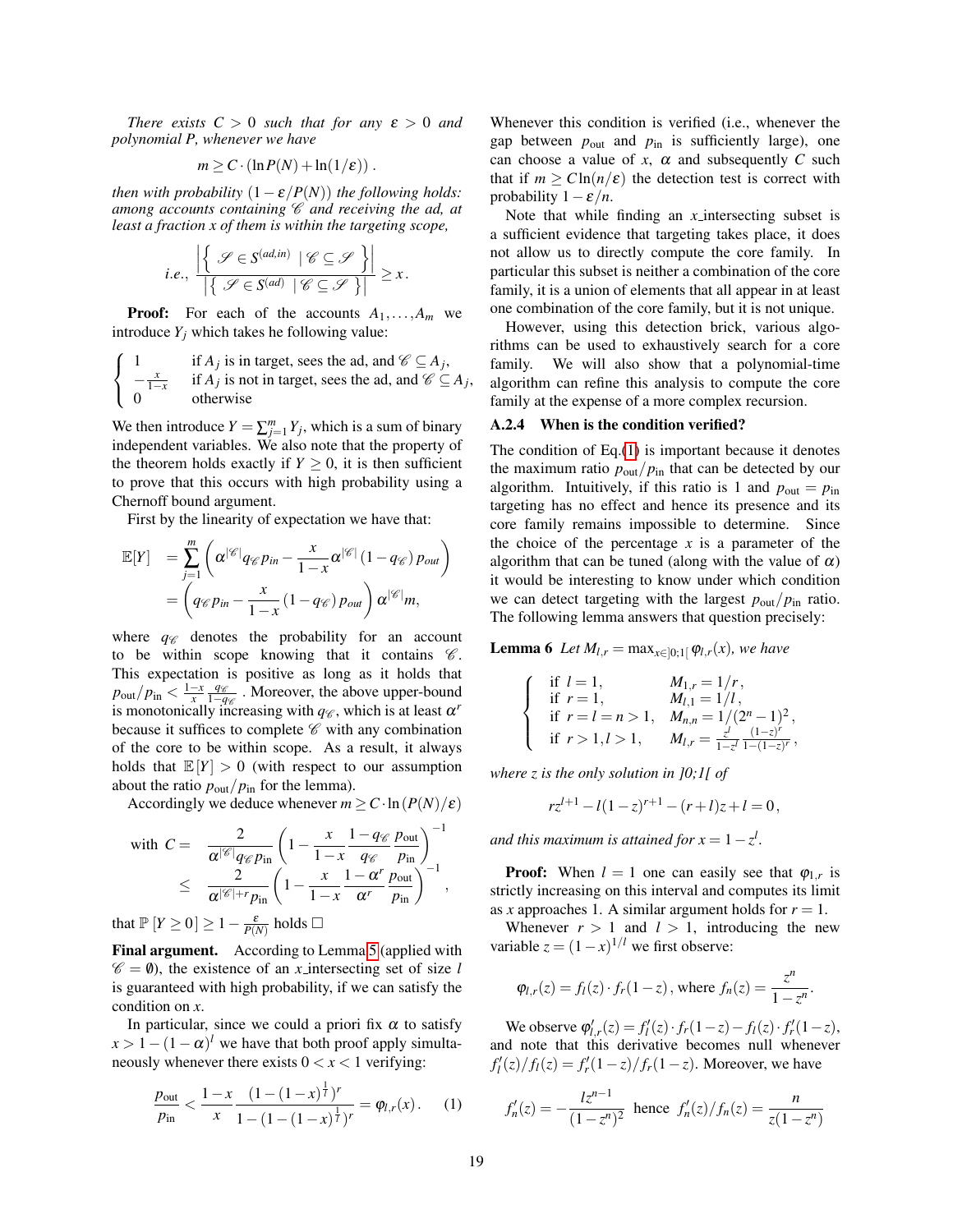so that the condition is  $\frac{l}{z(1-z^{l})} = \frac{r}{(1-z)(1-(1-z)^{r})}$  which yields the value of *z* reaching the maximum.

To conclude, we just need to observe that there is a unique solution in  $]0;1[$ . We can immediately observe, when  $r > 1$  and  $l > 1$  that the product  $f_l(z) \cdot f_r(1 - z)$ has null limits on both side, and a derivative that is positive near  $0^+$  and  $1^-$ . Since its third derivative is strictly positive, its second derivative increases and can only be null once. We deduce that the derivative cannot cancel twice between 0 and 1 since it would create two inflexion points.

Finally, when  $r = l = n$ , since the product is symmetric in *z* and it has a unique maximum on  $]0;1[$  it has to be in  $z = \frac{1}{2}$  which yields the result.  $\square$ 

According to this lemma, when a single input is used for targeting *i.e.*,  $l = 1, r = 1$ , the condition is always verified as soon as  $p_{\text{out}} < p_{\text{in}}$  and hence any targeting is detected. When the targeting uses a single combination of  $r > 1$  inputs (i.e.,  $l = 1$ ) or a union of  $l > 1$  single inputs (i.e.,  $r = 1$ ), the condition holds as long as  $p_{\text{out}}$  is below some threshold.

When *l* and *r* are allowed to grow beyond 1, the quick combinatorial explosion of the number of hypotheses to test by our system requires that the ratio  $p_{\text{out}}/p_{\text{in}}$ decreases exponentially fast, but detection remains possible. For  $l = r = 3$ , a relatively complex case, we can still detect targeting even when 2% of accounts outside the target received the ads. Figure [12](#page-19-0) presents



<span id="page-19-0"></span>Figure 12: The function  $\varphi_{l,r}(z)$  for  $l > 1$  and  $r > 1$ .

the value of the RHS defining the necessary condition, as a function of the variable  $z = (1 - x)^{\frac{1}{l}}$ . We observe maxima for different values of *l* and *r*.

#### A.2.5 Beyond detection, computing the core family

So far, we have shown that, after computing the family made with inputs of account receiving ads, looking for an *x* intersecting subset of this family with size *l* is a correct test with high probability whenever we have a logarithmic number of accounts. If this test determines that targeting does not take place, there is no other explanation to find. However, if targeting occurs, one would also like to deduce from this test *which* combination of inputs are used for targeting this ad, or computing exactly the core family of the function *f* .

Here we show that under the same condition as detection, we can compute the core family. There are multiple algorithms to do so, each one potentially better depending on what is known about the targeting. They all use a common result that we draw below:

Lemma 7 *We assume Eq.[\(1\)](#page-18-0) and targeting occurs with a core family*  $S^{(core)}$ *. There is*  $C > 0$ *,*  $0 < x < 1$  *such that for any*  $\varepsilon > 0$ *, polynomial P, and combination*  $\mathcal{C}$ *, if*  $m \geq C \cdot (\ln(n) + \ln P(n) + \ln(1/\varepsilon))$ *, then with probability*  $(1 - \frac{\varepsilon}{P(n)})$  *exactly <u>one</u> of the following claims holds:* 

 $(i)$   $\mathcal C$  *contains a combination from the core family* 

 $i.e., \exists \mathscr{S} \in S^{(core)}, \mathscr{S} \subseteq \mathscr{C}$ .

(*ii*) *an x intersecting subset of size l exists for*

$$
\Delta^{(ad)}(\mathscr{C}) = \left\{ \left. \mathscr{S} \cap \overline{\mathscr{C}} \right| \mathscr{S} \in S^{(ad)}, \mathscr{C} \subseteq \mathscr{S} \right\}.
$$

This result combines all lemmas used in the proof of the detection test. In fact, with the convention  $S<sup>(core)</sup> = \emptyset$  used to denote non-targeting, it contains the proof of detection test as a particular case with  $\mathscr{C} = \emptyset$ . But its strength is to be applied to multiple different combination  $\mathscr C$  as a building block to determine  $S^{\text{(core)}}$ .

**Proof:** First we prove  $(i)$  implies  $(ii)$  cannot hold  $\left\| \begin{array}{c} \frac{1}{|x|^{2}} \rightarrow \\ \frac{1}{|x|^{2}} \rightarrow \frac{1}{|x|^{2}} \end{array} \right\|$  which is the easy part of the result. If a combination of r=3;l=3  $\frac{1}{\sqrt{2}}$  the core is contained in  $\mathscr{C}$ , then any account that contains  $\mathbb{R}^{\frac{n+2}{2}}$   $\mathscr{C}$  as part of its input is in the target and hence it receives an ad with probability  $p_{in}$ , and this holds irrespectively of all other inputs. One deduces that  $\Delta^{(ad)}(\mathscr{C})$  in that case is a Bernouilli family, we can then apply Lemma [4](#page-17-1) and conclude that (*ii*) may only occur with probability  $\varepsilon/P(n)$ .

We now show that if (*i*) does not hold, then (*ii*) does.

$$
\begin{aligned} \text{Let } \Delta^{(\text{ad,in})}\left(\mathscr{C}\right) = \left\{ \begin{array}{c} \mathscr{S} \cap \overline{\mathscr{C}} \end{array} \middle| \ \mathscr{S} \in S^{(\text{ad,in})}\text{, } \mathscr{C} \subseteq \mathscr{S} \end{array} \right\}, \\ \text{and } \Delta^{(\text{core})}\left(\mathscr{C}\right) = \left\{ \begin{array}{c} \mathscr{S} \cap \overline{\mathscr{C}} \end{array} \middle| \ \mathscr{S} \in S^{(\text{core})} \end{array} \right\}. \end{aligned}
$$

Note that since no combination of the core family is included in  $\mathscr{C}$ , no element of  $\Delta^{\text{(core)}}(\mathscr{C})$  is empty. Observe that, by definition a combination in  $S^{(ad,in)}$ should contain a combination of the core. This directly implies that a combination in  $\Delta^{(ad,in)}(\mathscr{C})$  necessary contains a combination from  $\Delta^{\text{(core)}}(\mathscr{C})$ , which is by consequence a 1 intersecting family of  $\Delta^{(ad,in)}(\mathcal{C})$ .

It is an immediate consequence of Lemma [5](#page-17-0) that under the condition above,  $|\Delta^{(ad,in)}(\mathcal{C})|/|\Delta^{(ad)}(\mathcal{C})| \geq x$  holds with probability  $1 - \varepsilon / P(n)$ . Therefore  $\Delta^{\text{(core)}}(\mathscr{C})$  is an *x* intersecting family of  $\Delta^{(ad)}(\mathscr{C})$ , proving (*ii*).  $\square$